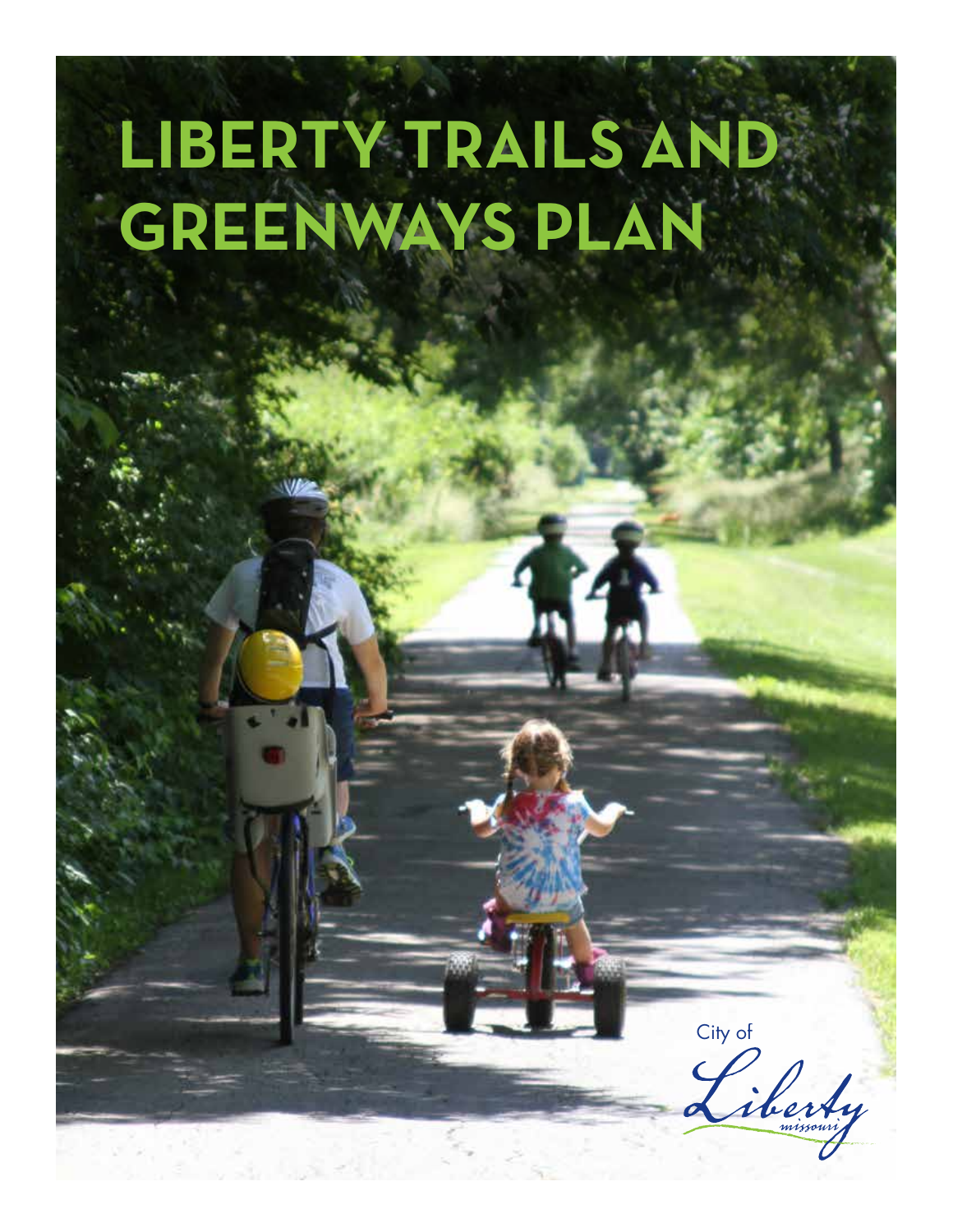## **CREDITS AND ACKNOWLEDGMENTS**

#### **Plan Authors**

Chris Wilson, Parks and Open Space Manager Katherine Sharp, City Planner/ Planning and Zoning Manager

#### **Staff Advisory Team**

Janet Bartnik Brian Hess Cynthia Matney

Steve Hansen David Jones Joe Hendrix (Intern)

#### **Parks and Recreation Board**

Patrick Flora Buzz Taylor Jackie Kennedy Randy Eggleston

Wil House Clay Lozier Karen Ridder Vern Windsor

#### **City Administrator**

Curt Wenson

#### **Planning and Zoning Commission**

Dee Rosekrans Tom Renier Amy Howard Walter Holt

Larry Wepler Gary Armstrong Ann Waterman Ken Personett

#### **Design Layout**

Jen Houston

#### **city council**

Mayor Lyndell Brenton

Paul Jenness Harold Phillips Greg Duncan Jeff Moore

Jeff Watt Kevin Graham Michael Hagan Gene Gentrup

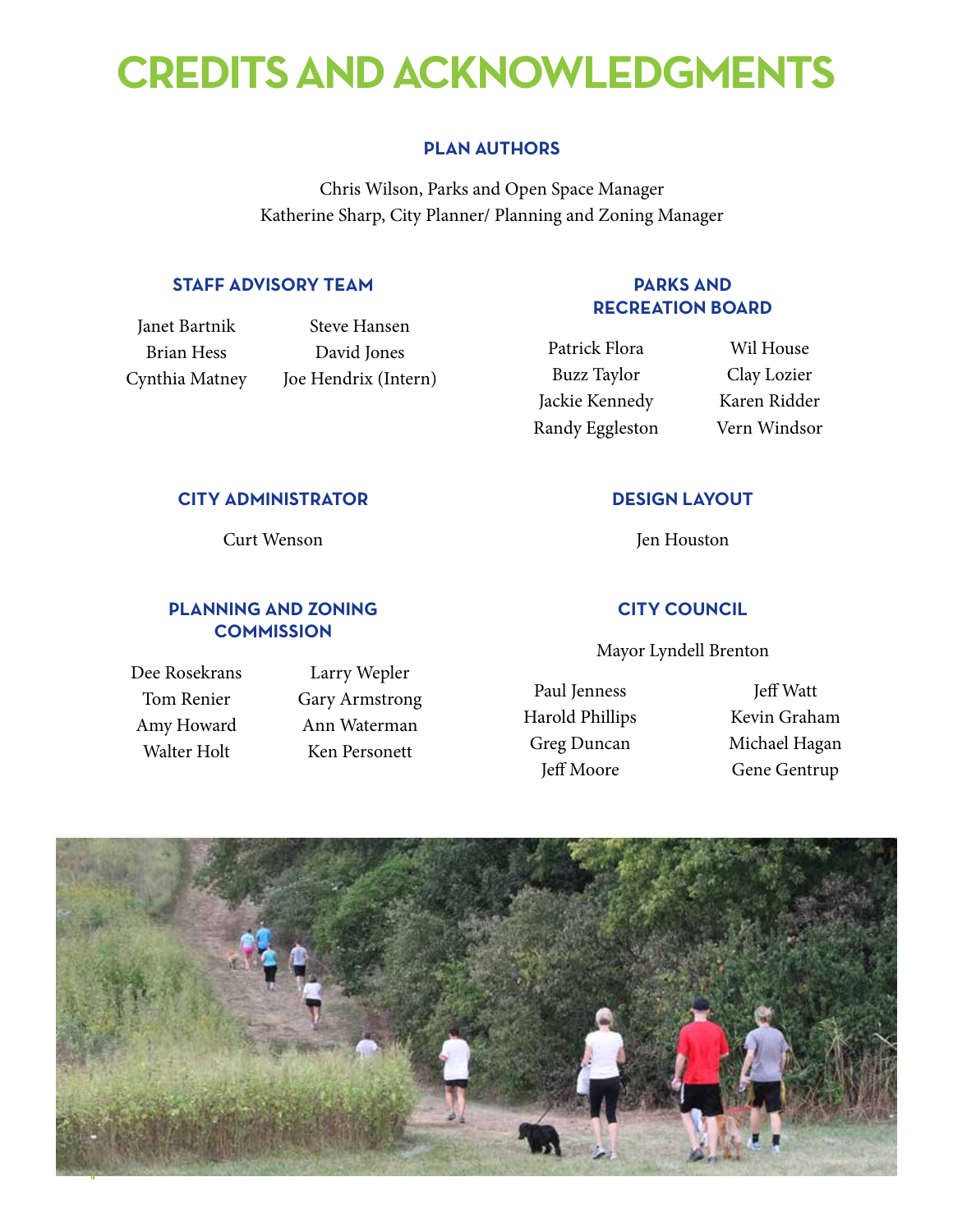### **Executive Summary**

The Trails and Greenways Plan serves as a guide to achieving the goal of a citywide, interconnected, multi-use trail system. The Plan was guided by a Staff Advisory Team, informed by previous and ongoing parks and trails planning efforts, and developed through a public participation process consisting of community meetings and online information and feedback.

The purpose of this plan is to establish the framework for a citywide multi-use trail system, enhancing opportunities for accessible recreation and non-motorized transportation for Liberty's citizens.

The implementation of the plan is expected to provide a suite of community benefits, including an overall increase in active outdoor recreation, with the many associated mental and physical health benefits for people of all ages.

The map of the citywide trail system includes nearly 80 miles of trails along streets, streams, upland greenways, former roadways, and within rail corridors and other rights-of-way. This plan includes a discussion of the priorities, processes, and standards to be followed in trail development projects.

Completion of the system of trails and greenways identified in this plan will require new partnerships, funding sources, and construction mechanisms. As the trail system grows across the City, Liberty will become a healthier, greener and better connected community with abundant opportunities for accessible transportation and outdoor recreation.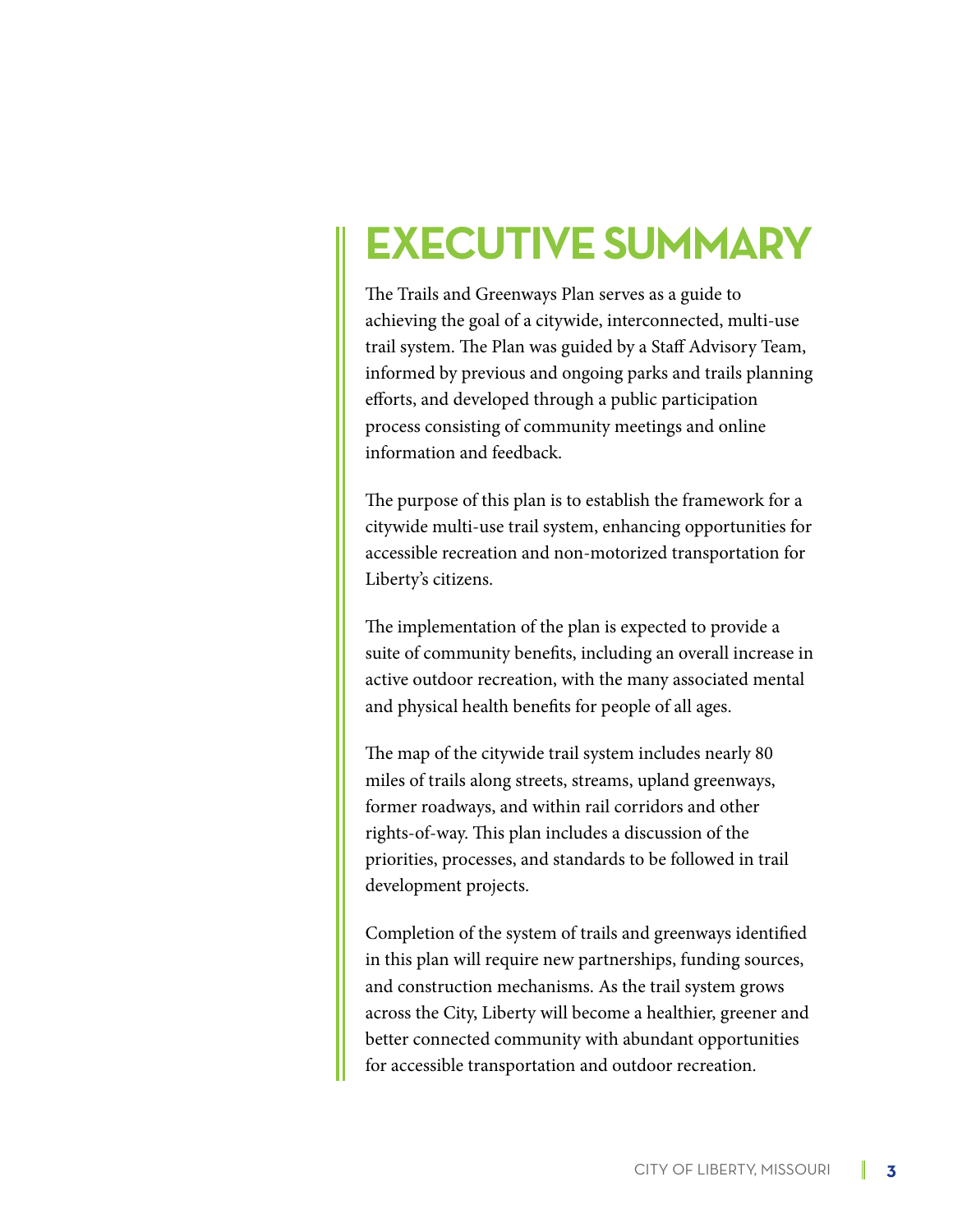

### **Plan Purpose, Vision, Goals and Benefits**

The City of Liberty has developed this Trails and Greenways Plan to provide the framework for a citywide, interconnected, multi-use trail system. The Trails and Greenways Plan is an update to the future trails map in the Parks and Open Space Master Plan<sup>1</sup> completed in 2002.

#### **Purpose**

Trails and greenways provide linear corridors of green space that offer scenic beauty along with safe, uninterrupted pedestrian, bicycle or wildlife movement. They provide key linkages between parks, neighborhoods, community services and schools while conserving the ecologically unique areas along streams. By creating access opportunities for citizens across the City, a trail system provides safe opportunities for users to experience nature and the outdoors as part of their everyday lives, thus enhancing community health and wellbeing.

A citizen survey<sup>2</sup> conducted as part of the Parks and Open Space Master Plan found that walking and biking trails were the most important existing facilities, as well as the most important future facility to develop and maintain. Unfortunately, no new trails have been added since the adoption of the Master Plan in 2002. The purpose of this Trails and Greenways Plan is to establish the framework for a citywide multi-use trail system, enhancing opportunities for accessible recreation and nonmotorized transportation for Liberty's citizens.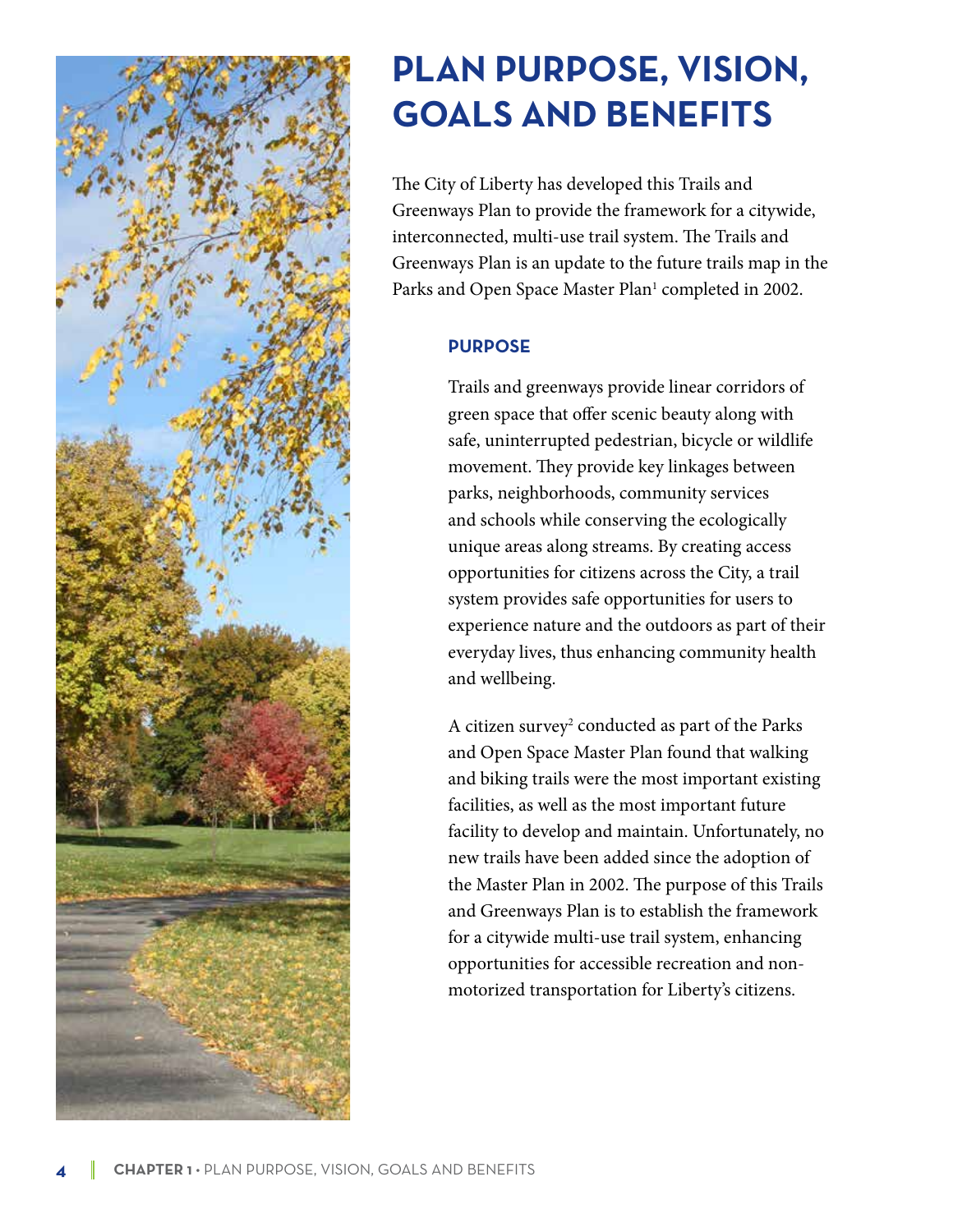#### **VISION**

The vision for the Trails and Greenways Plan is a citywide trail system that will provide easily accessible opportunities for safe outdoor recreation and bike/pedestrian transportation by connecting neighborhoods, parks, schools and other public places via greenways and other offroad corridors.

#### **GOALS**

While Liberty currently has more than 10 miles of paved trails, most exist as isolated segments in parks. These trails provide great opportunities for neighborhood recreation, but the vast majority of Liberty's population lives more than a ½ mile from an existing trail. Furthermore, these trail segments are not connected, so they cannot provide a means for alternate transportation.

### **The Liberty Trails and Greenways Plan will enhance community health and quality of life by accomplishing three main goals:**



*Trail users cross a bridge along a trail in Westboro-Canterbury Park.*

- 1. Provide safe, easily accessible opportunities for recreation for all Liberty residents.
- 2. Create an alternate transportation system that gives citizens the option to use nonmotorized transportation for travel within and outside of Liberty.
- 3. Ensure that our residents can experience nature in their everyday lives by locating trails along streams and other greenway corridors wherever possible.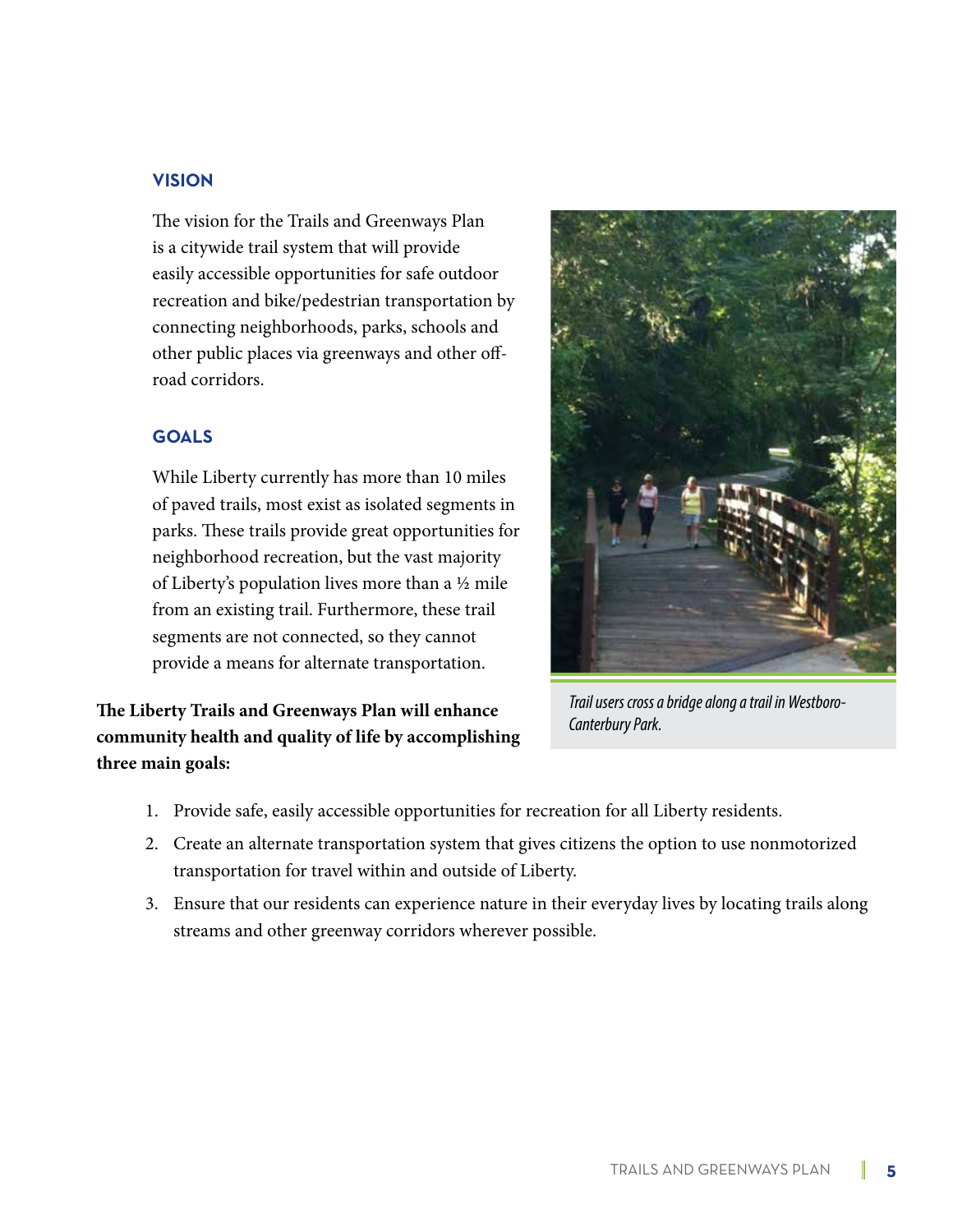**In a citizen survey conducted as part of the Parks and Open Space Master Plan, Liberty residents rated walking and biking trails as the most important parks and recreation facility to their household, as well as the most important new facility to develop and maintain2.**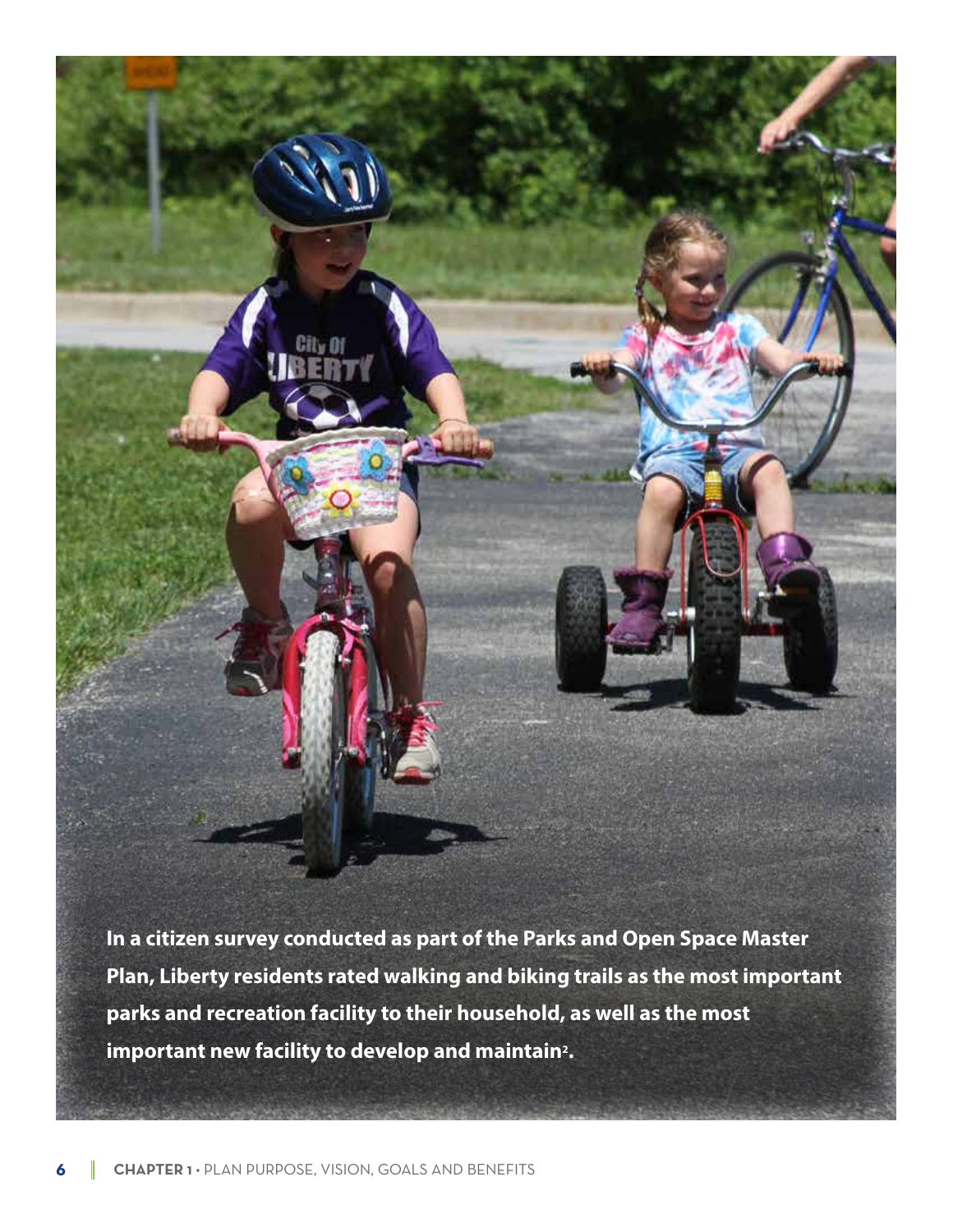#### **BENEFITS**

Cities and towns throughout the Kansas City metropolitan area are recognizing the multiple benefits of trails in their communities. Trails enhance community health and quality of life by providing easy access to everyday outdoor recreation and interaction with nature. An interconnected trail system provides safe routes for users of all ages to walk, run or bike from home to parks, schools and public places. According to a 2002 study by the National Association of Homebuilders, trails are the top amenity — second only to highway access — cited by potential homeowners when considering a new community<sup>3</sup>.

A connected multiuse trail system can provide a significant economic boost to nearby residential and commercial areas. Trails increase property values by enhancing the perceived quality of life of those that live nearby<sup>4</sup>. Increased property values can increase local tax revenues and help offset trail construction costs. In other communities, trail and greenway systems are providing a pull for home buyers and business owners. Trails are viewed as amenities by residential, commercial and office park developers who, in turn, are realizing higher rental values and profits.

#### **The completion of the trails and greenways network is expected to provide an array of additional community benefits, including:**

- An overall increase in active outdoor recreation, with the many associated mental and physical health benefits for people of all ages.
- Easy access to parks and trails for more of our citizens.
- The greater availability of a no-cost facility for family oriented activity.
- Greater bicycle usage among children and teens for trips to and from schools and other destinations, with the associated social interaction and physical benefits.
- Better air quality, less traffic congestion, reduced transportation costs, and reduced greenhouse gas emissions due to fewer motorized trips.
- • Multiple benefits of maintaining forested greenways, including aesthetic values, stormwater and groundwater retention, habitat conservation, air pollution absorption and water pollution reduction. Greenways that buffer streams can mitigate flooding and reduce streambank damage by slowing and absorbing stormwater runoff. Trees, grasses, leaves and downed logs and limbs can enhance water quality by filtering excess nutrients and pollutants before they reach the stream.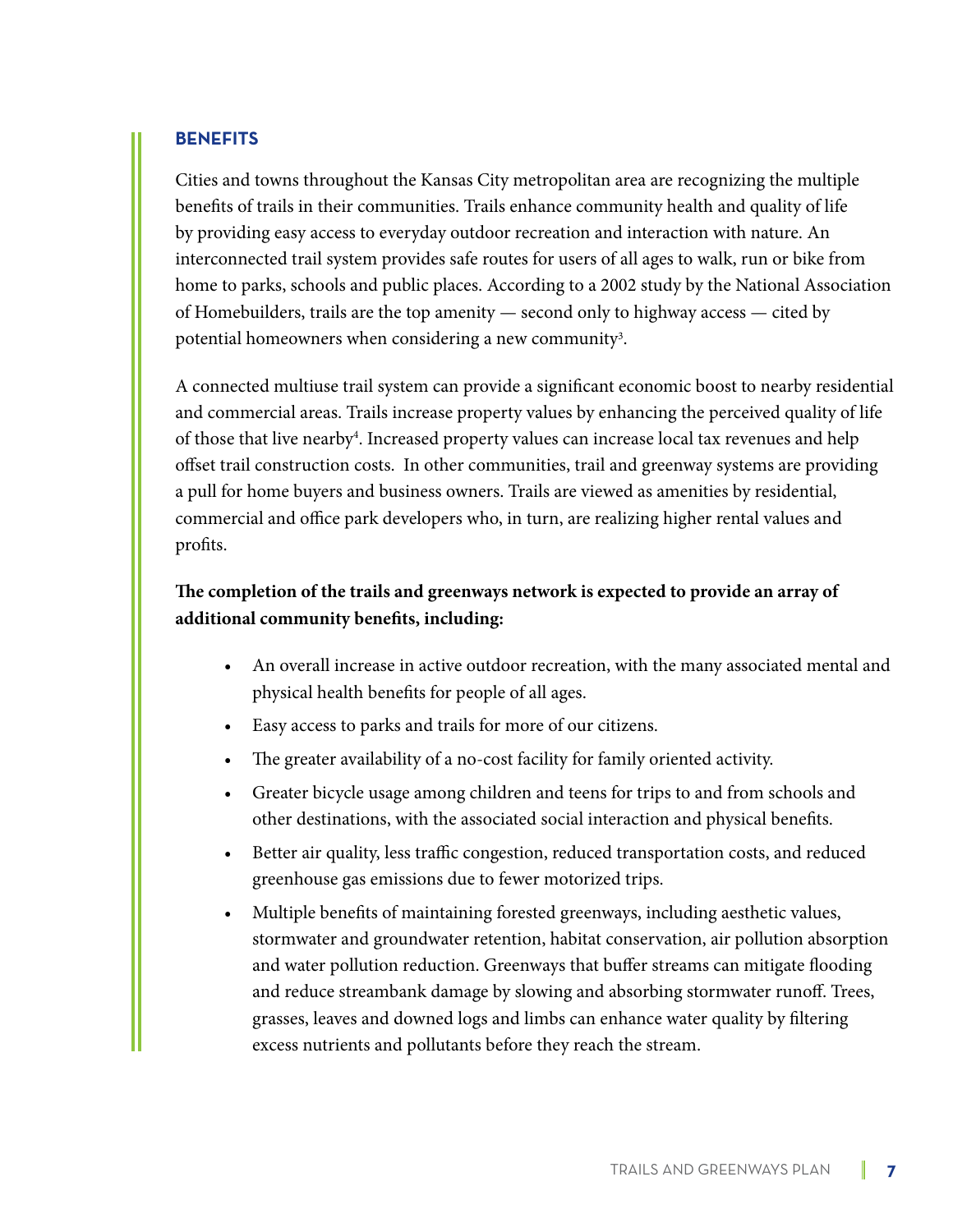### **Planning Process**

The Trails and Greenways Plan was guided by a Staff Advisory Team and developed through a public participation process consisting of community meetings and online information and feedback. The map was then amended to best fit the vision of the community. The draft plan was reviewed by the Parks and Recreation Board, Planning and Zoning Commission and City Council.

#### **Trail Route Selection/Modification**

Updating the trail map began with the trails map from the 2002 Parks and Open Space Master Plan. Staff identified opportunities to connect trails outside of Liberty, specifically routes identified in the Trails KC Plan<sup>5</sup>. Consideration was also given to the MARC MetroGreen regional trails plan<sup>6</sup> and the Northland Trails Vision Plan7 . Staff reviewed aerial imagery and utilized GIS to identify possible connections. Some connections came from infrastructure projects such as the Flintlock Flyover, which connects vehicles, bicyclists and pedestrians from Liberty to Kansas City. Sewer extension projects also allowed potential future trail connectors to be identified.

Areas of high ecological value, which were identified in the Liberty Community Forest Conservation Assessment<sup>8</sup> were considered for trail development. Completed in 2013, the assessment prioritized forest tracts throughout the City based on the multiple values they provide. Trees play a vital role in absorbing ozone and other air pollution, storing carbon, and mitigating the urban "heat island effect." Tracts of forest provide important habitat for wildlife, whose presence enhances the experience of the trail user. The conservation priority map that resulted from the study (Appendix A) was used to inform the location of routes for this Trails and Greenways Plan. Additionally, segments of trails shown on the 2002 map that were no longer viable because of development patterns were removed.



*Pedestrian bridge along the Flintlock Flyover.*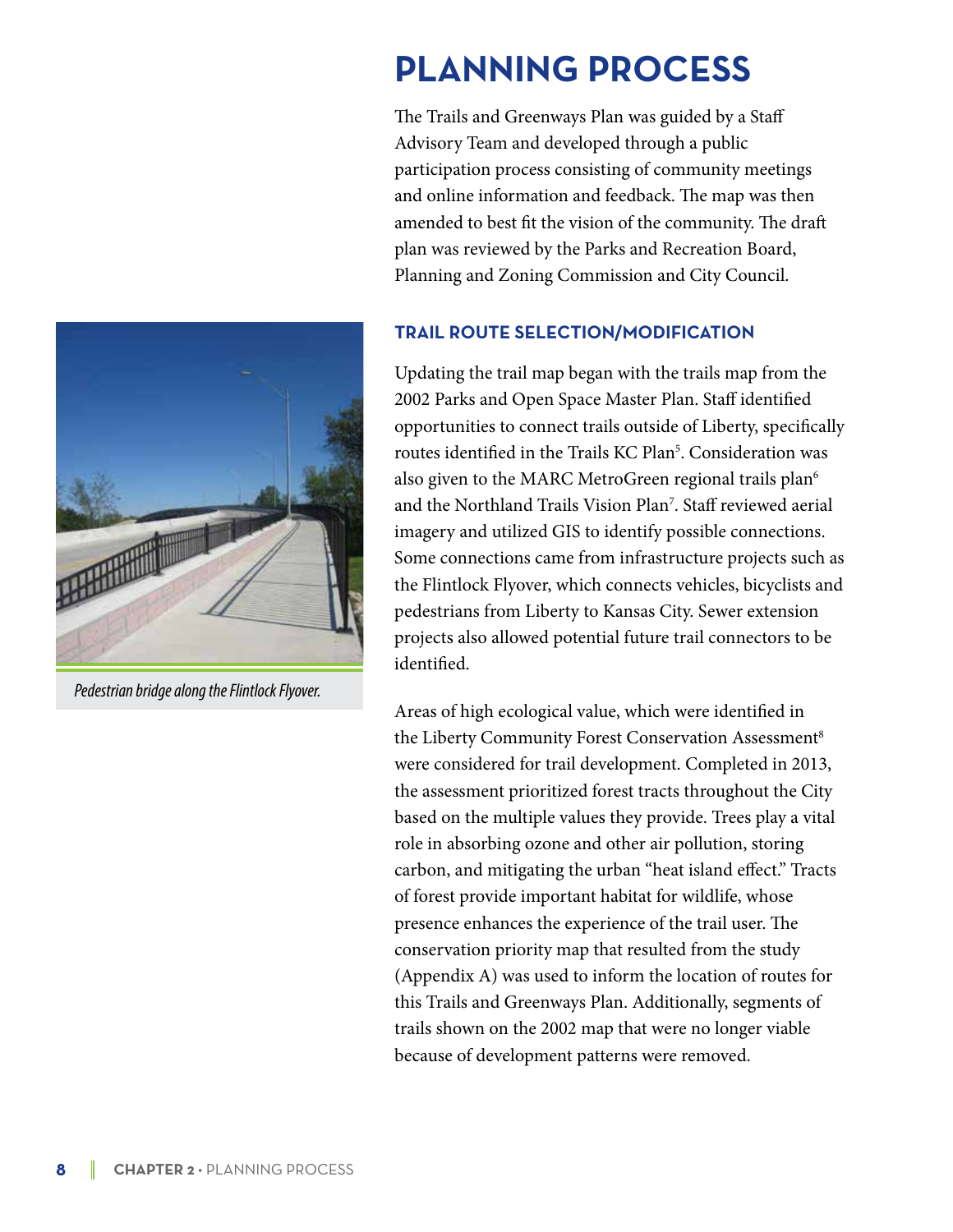The development of the Plan coincided with two other planning efforts that contributed to the plan's vision and goals. The Physical Activities Task Force of the Liberty Community Health Advisory Team recommended addressing walkability and connectivity through the development of more connected sidewalks and trails throughout the City. The Liberty Parks and Recreation Advisory Board developed a strategic planning document that included several key actions related to trails and greenways:

- Create trail connections among neighborhoods, schools, daycares, shopping and parks
- Plan and establish a system of connected greenways to provide opportunities for interaction with nature via hiking, walking and biking

#### **Public Participation**

The Trails and Greenways Plan was developed through a collaborative process in which proposed trails were adapted and adjusted based on citizen input. Citizen involvement in the process included citizen participation at two open house meetings that illustrated the framework for an interconnected, multiuse trail system. At the open house meetings, which were held at the Clay County Public Health Center

and Liberty City Hall, the proposed trail routes were displayed in a manner that encouraged input from community members.

A traveling display of the proposed Trails and Greenways Plan was exhibited at the Liberty Community Center, Liberty City Hall, Liberty Public Library, Woodneath Public Library, Liberty High School, Liberty North High School and William Jewell College.

#### The display contained a QR



*Two open houses were held to get community input on proposed trail routes.* 

code and web address that linked to a citizen survey. The citizen survey allowed for additional public input, inviting residents to express their preferences related to opportunities for outdoor recreation and bike/ pedestrian transportation.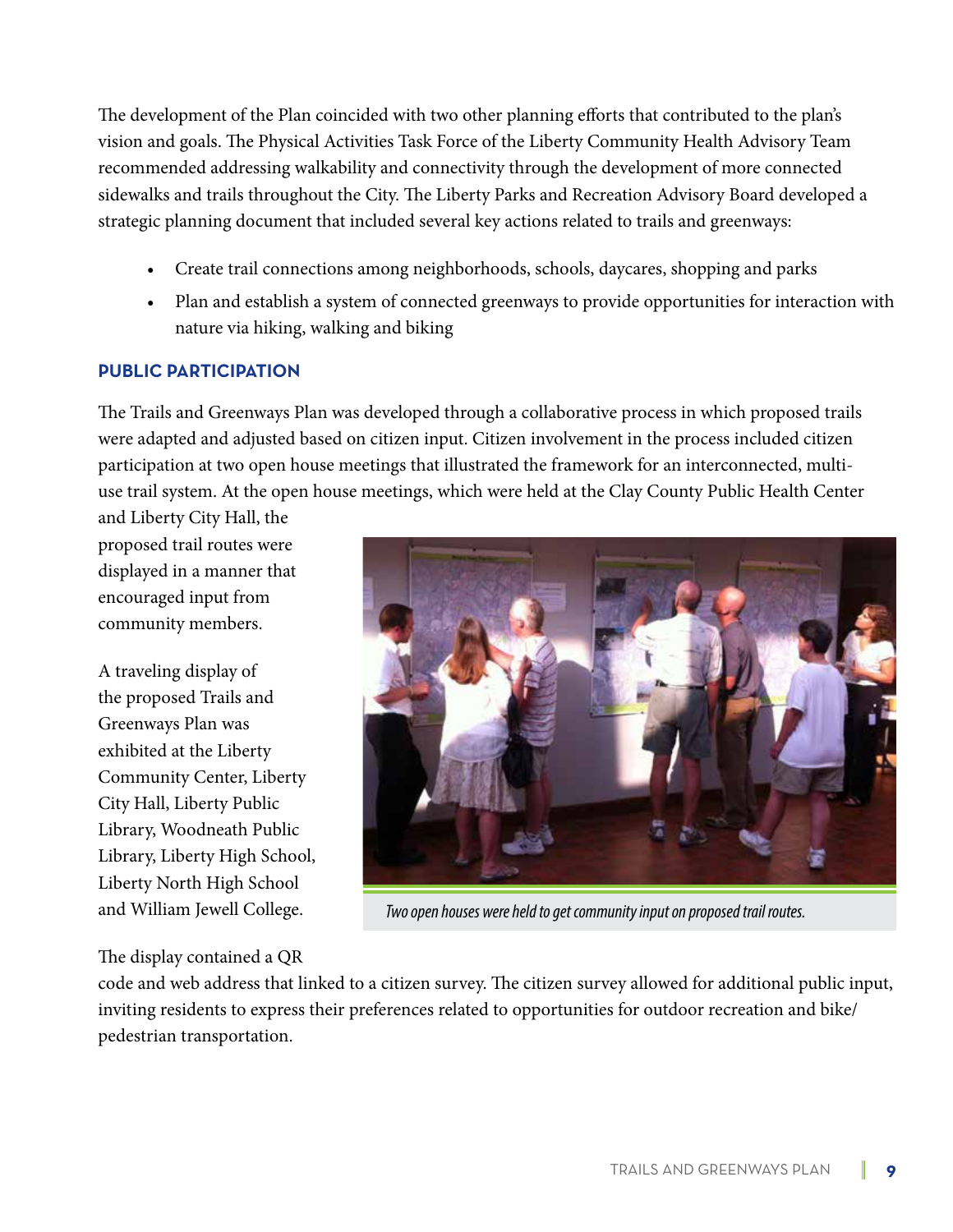

#### **OPEN HOUSE F**

Discussion at the open house meetings centered on connectivity and the desire of citizens to be able to access trails near their homes. When asked to prioritize trail segments, many participants viewed the connector from the Clay Woods and Clay Meadows area to Stocksdale Park as an important connector. Another identified priority trail was the Midtown connector, specifically the segment along Clayview Drive to the intersection at Kansas Street and 291 Highway near Liberty High School.

One interactive station at the open house asked citizens to identify potential obstacles as well as additional trail segments not included on the draft trails map. They identified 291 Highway as a major obstacle for safe pedestrian and bicycle movement. An additional segment suggested was a "Rail to Trail" segment along the Burlington Northern rail route that runs through Liberty from Kansas City to Kearney.

#### **SURVEY RESU r**

An online survey was conducted to gain citizen input for the development of the Trails and Greenways Plan. Respondents indicated that the trails will be used most frequently by walkers/ hikers, followed closely by runners/joggers. Of the trail routes identified, the respondents selected the Midtown Connector loop (25%) and the Liberty 5K loop (24%) as the highest priority. Survey results indicated that most respondents used trails for exercise (34%) and to enjoy nature (31%). Survey participants also were given the opportunity to provide additional comments on the development of a multiuse trail system in Liberty. Results are attached as Appendix B.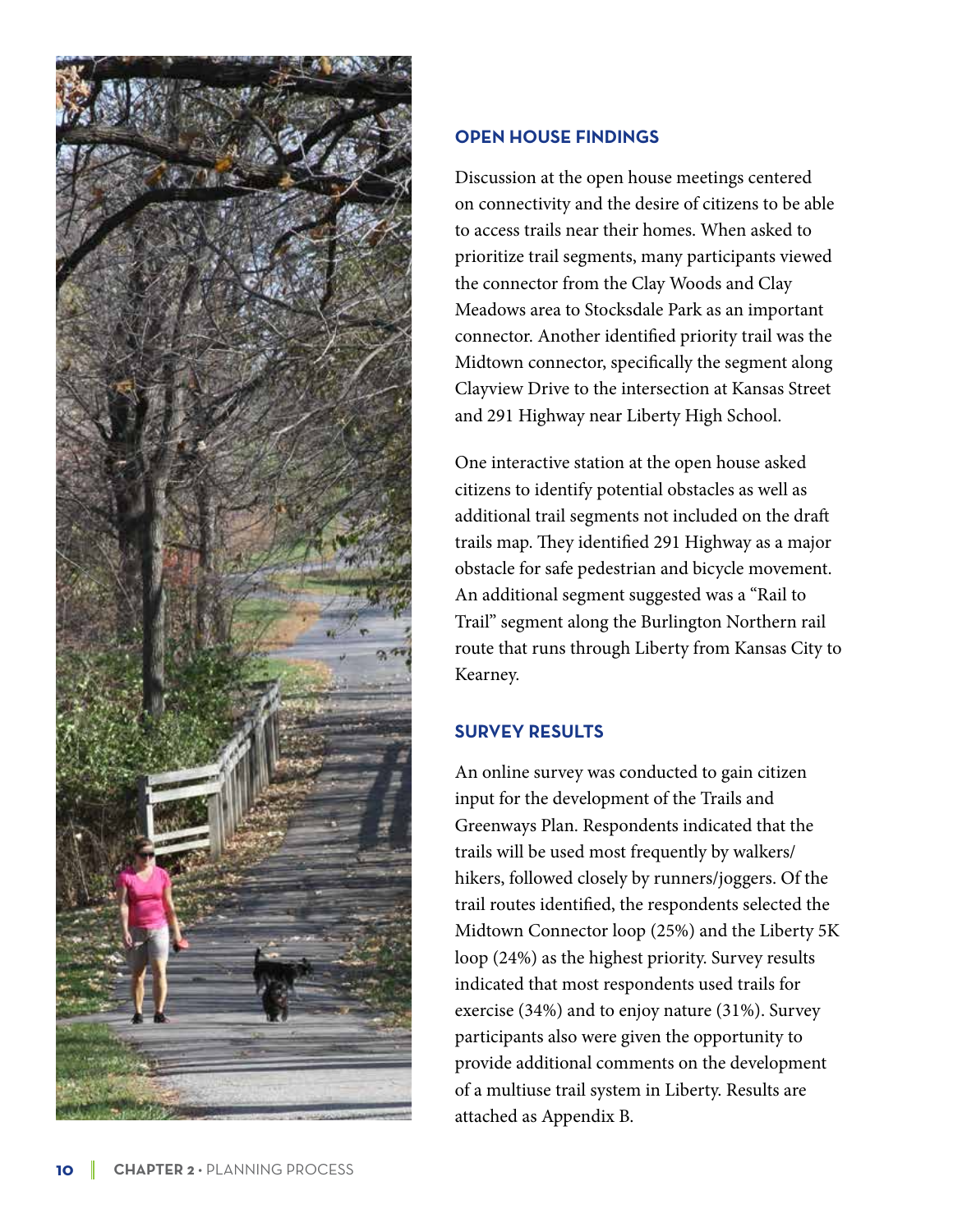**Greenway trails provide outstanding opportunities for users to experience nature in their everyday lives. Studies show that such experiences can have**  significant mental health benefits, including stress reduction in adults<sup>9</sup> and **reduced anxiety and attention disorders in children10.**

Commonstructure de service de la construction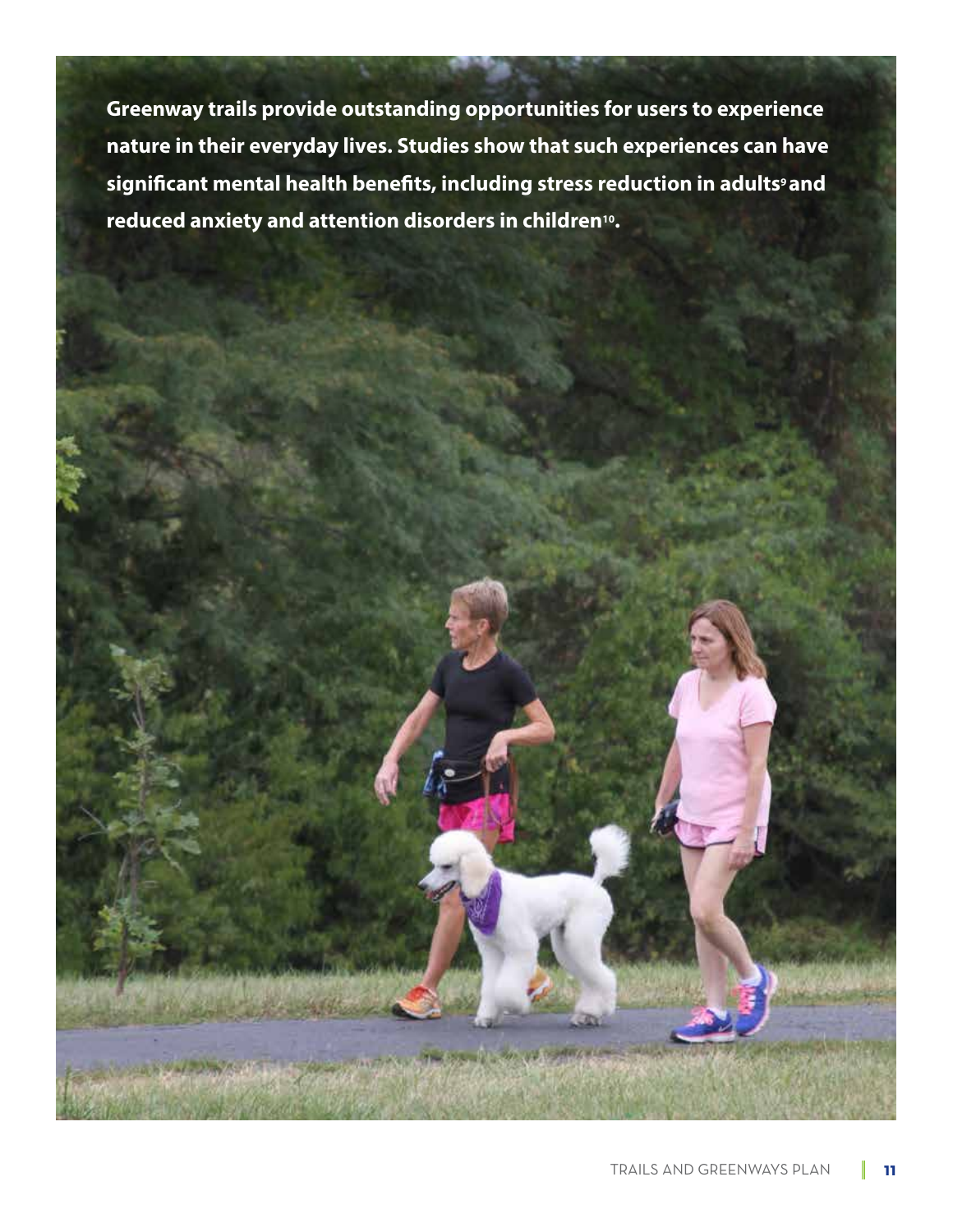

### **Trail Types and Usage**

The Trails and Greenways Plan is intended to encompass an interconnected multiuse trails and greenways network. This network will traverse a variety of environmental and topographical conditions, including neighborhoods, commercial districts, rural areas, forested streams, parks and other green space. Trail type and usage is expected to vary across this network.

Wherever possible, trail routes will lie within an interconnected network of greenways. Greenways are undeveloped natural corridors that may include forest or other conservation areas, but may simply be open green space that buffers trails from surrounding neighborhoods and developed areas. Greenways maintain landscape linkages for people and wildlife, while providing a suite of additional community benefits, including floodwater management, pollution reduction and habitat conservation.

It is important to note that this plan covers only multiuse trails. Bikeways and primitive trails are not addressed in this plan. On-street bikeways are expected to be addressed in a future plan. Primitive trails are specific recreational resources that are considered to be park amenities, and information on these trails can be found in separate parksspecific documents. This plan includes the following types of trails:

#### **Streamside Greenway Trail**

Streamside greenways occur along stream corridors, usually within the floodplain of the adjacent stream. The preferred surface for these trails is concrete, since soft surfaces are susceptible to damage from flooding. However, paved surfaces may not be allowed in certain areas due to environmental restrictions, so soft surface trails may be used in these areas. In addition, soft surfaces may be considered as an interim trail type that will allow a trail to be built at a much lower cost. As funding allows, these soft surfaces could later be converted to concrete or another hard surface.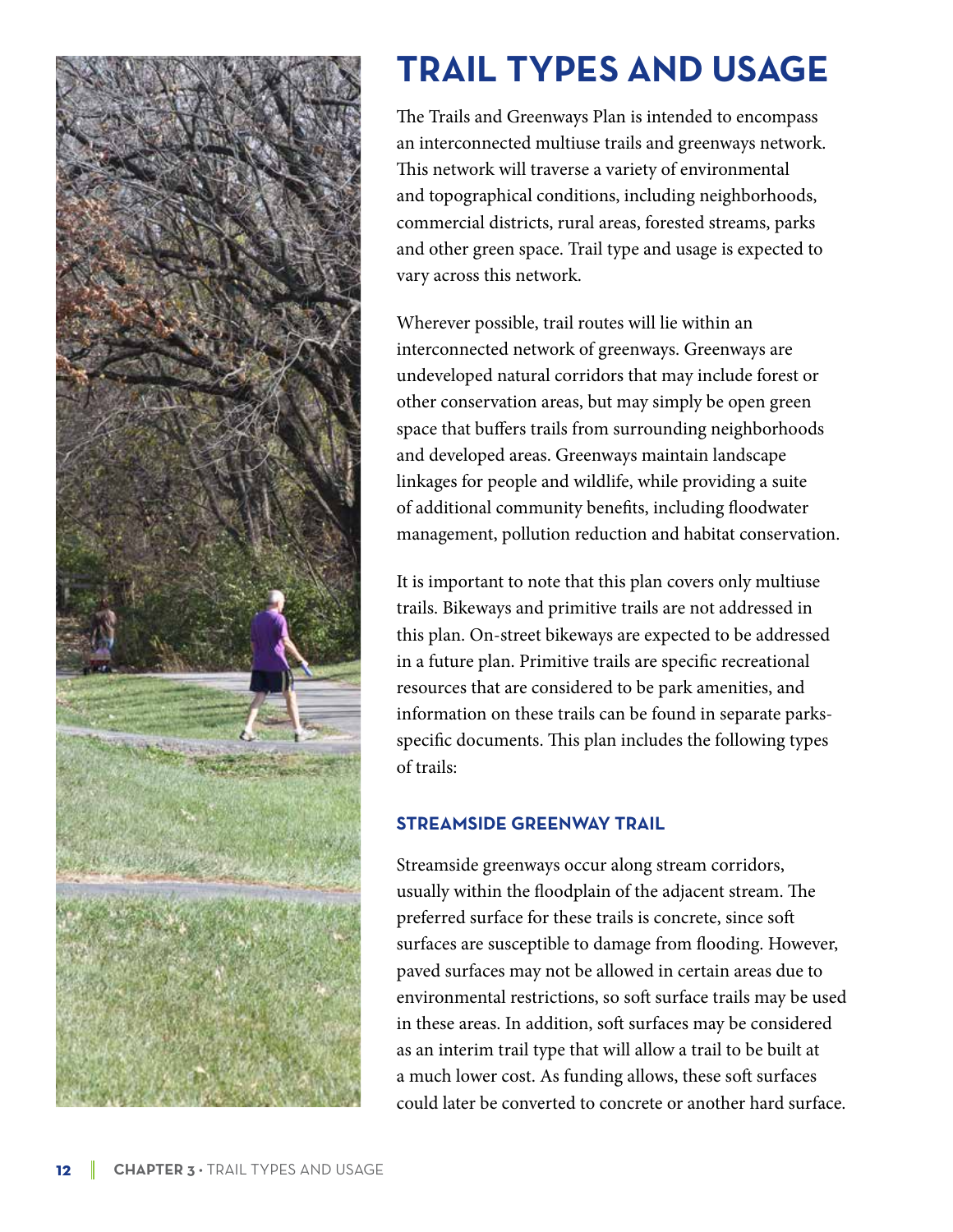#### **Upland Greenway Trail**

Upland greenways can include a wide range of trails that occur within a "green" corridor, including parkland, private forestland, utility easement, inactive road easement or any other corridor maintained as open space. The surface for these trails may vary depending on the context. Soft surfaces may be preferable for most of these trails due to their lower construction cost, low risk of erosion from flooding, environmental compatibility and preference by many runners. Trees will be preserved and/or planted along these trails wherever possible to enhance the user experience.

#### **Railway Trail**

Railroad rights-of-way may serve as routes for future trails. These corridors and their existing railbeds are ideal trails due to their existing infrastructure and established corridor through the heart of Liberty. A rail-to-trail conversion could occur if the existing railroad were to cease operation and abandon the right-of-way. Another possibility is the co-location of a trail alongside the railroad track. In these cases, the trail is generally separated by a fence or other barrier for safety. The future construction of a railway trail will require extensive planning and cooperation with the owners of the rail corridor.

#### **Roadway Trail**

Opportunities exist to utilize limited-access gated roadways as multi-use trail corridors. Paved roadways that have been taken out of service, such as Southview Drive from Ruth Ewing Road to 7 Hills Road, can re-purposed as trails. Additionally, city-maintained gravel roads that are currently gated to restrict usage (e.g. Birmingham Road south of Ruth Ewing) may also be utilized as trails. These roads may ultimately be paved



*Greenway trails provide accessible opportunities to experience nature.*

and developed as streets, but they can provide important recreational opportunities in the interim. With future development, trails can be relocated to become streetside trails, or they might be eliminated in lieu of other trail connections. Roadway trails can provide immediate public benefit with relatively little funding requirements. The initial investment in trailhead parking, signage and other appropriate amenities can significantly extend trail miles that would otherwise have been financially prohibitive or would have taken many years to develop.

#### **Streetside Trail**

Several trail segments run alongside streets within the right-of-way but outside the roadway itself. These trails are termed "streetside trails". Streetside trails will serve as important pedestrian transportation corridors to link to off-road trails. The ideal width of streetside trails is 10 feet to accommodate users in two directions. However, existing sidewalks of narrower widths will suffice as an interim trail. In some cases, the context may limit the ultimate width of streetside trails to less than 10 feet. Streetside trails will be separated from the roadway by a narrow planting strip where possible to maximize user safety.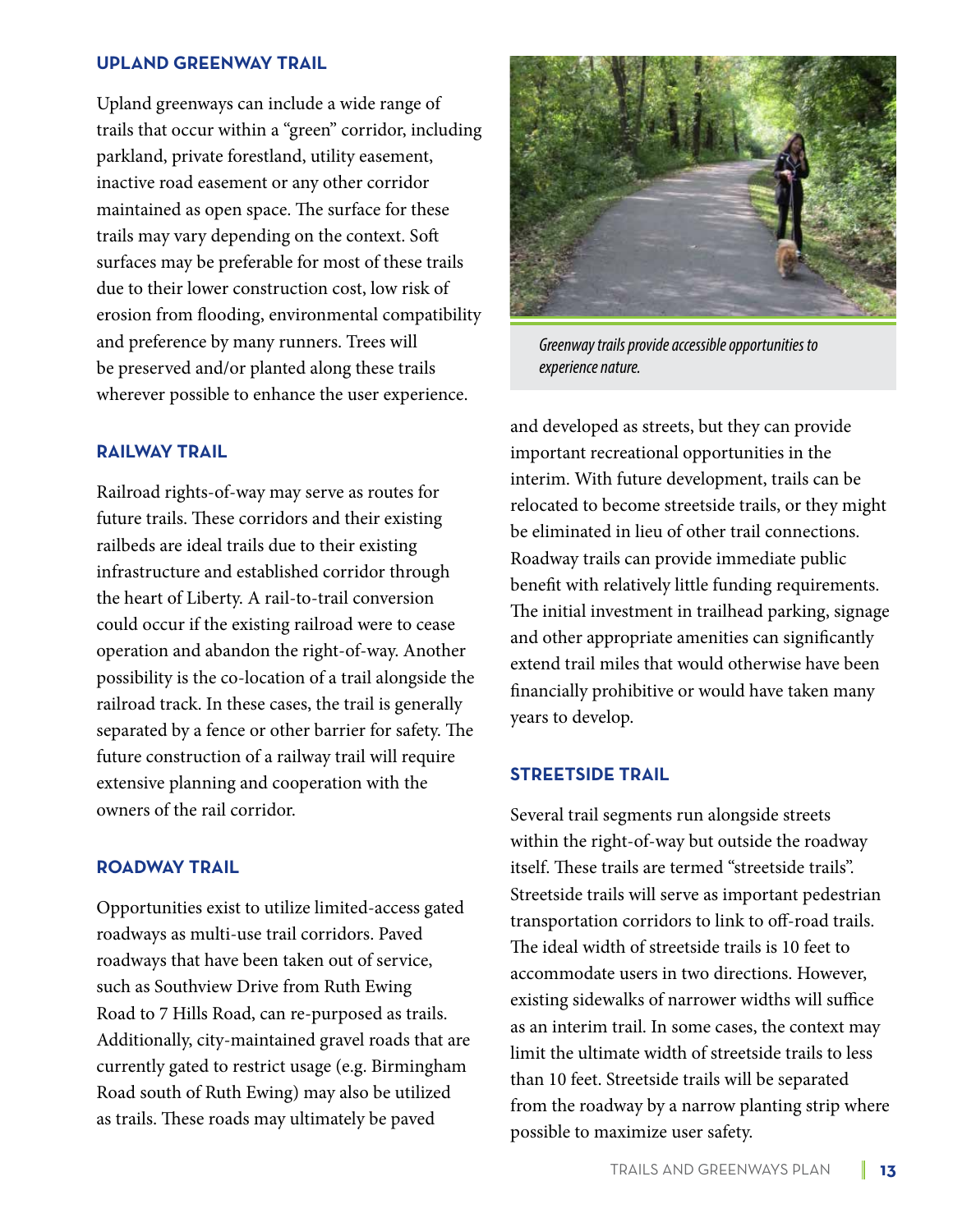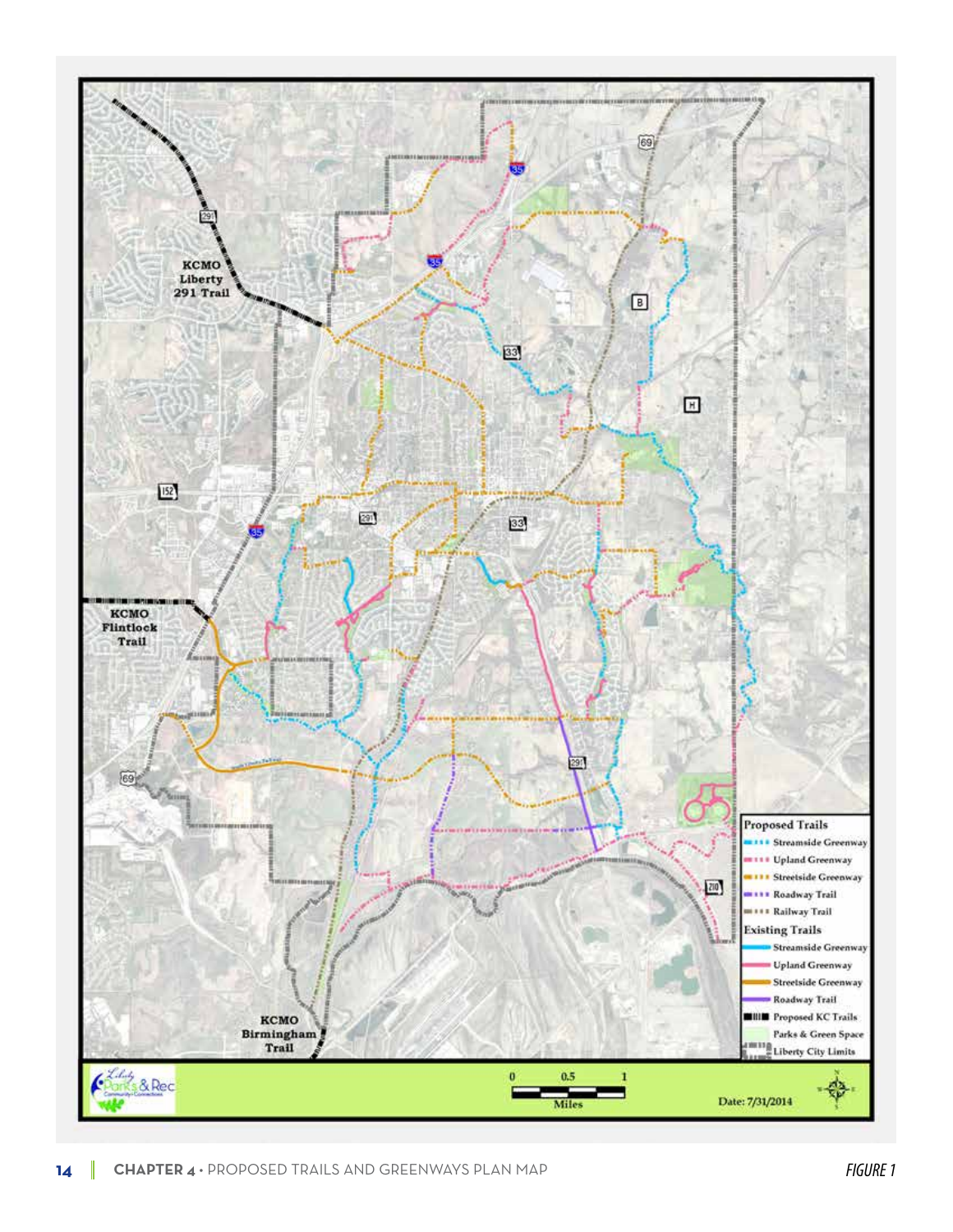### **Proposed Trails and Greenways Plan Map**

The map shows the proposed trails and greenways system for the City of Liberty, Missouri (Figure 1).

#### **The proposed system encompasses nearly 80 miles of trails, which includes:**

- • 17 miles of streamside greenway.
- • 22.4 miles of upland greenway.
- • 9.3 miles of railway trail.
- • 2.7 miles of roadway trail.
- • 26.8 miles of streetside trail.

The routes identified on this map should serve as the foundation for the location of trail corridors. Exact location and trail types will be determined at the design phase of each project. Trail routes may change as land is developed to better accommodate the site design while maintaining the overall intended connectivity.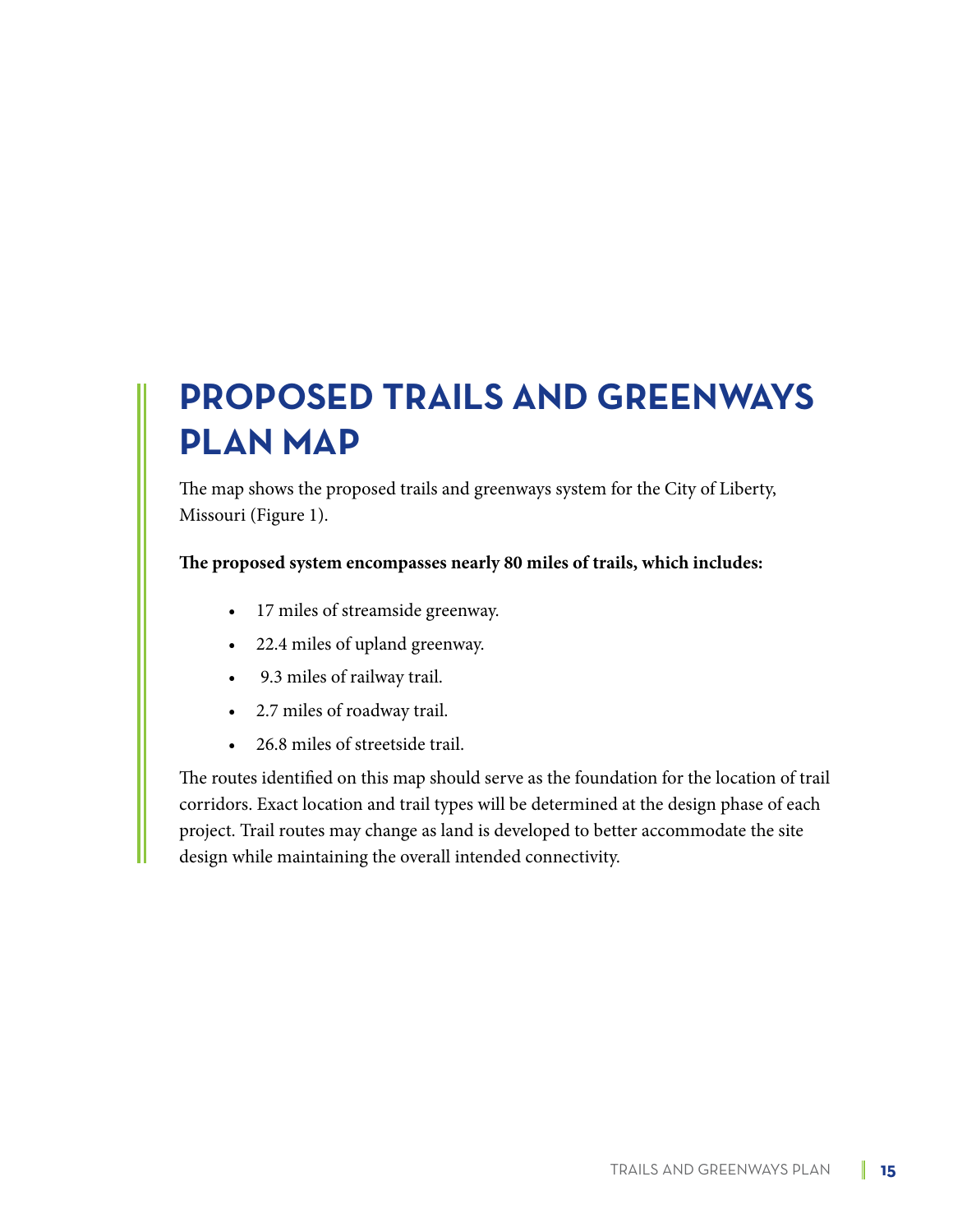### **Trail Design Standards**

Trail design is intended to meet the requirements for multiple user types across a range of conditions and contexts. The standard trail type will be a 10-foot wide paved surface to allow for two-directional usage by a wide variety of uses with the highest degree of accessibility to people of all abilities. As the trail network develops, high user volumes may necessitate wider trails for some segments. In certain situations, a soft surface trail may be utilized due to lower cost, lower risk of flooding, user demand or environmental context. Because surface types and user desires are expected to change over time, this plan will allow for future flexibility in determining the appropriate surface for any given trail segment.

Design guidelines for all trails will follow the American Association of State Highway and Transportation Officials (AASHTO) Guide for the Development of Bicycle Facilities<sup>11</sup>, while meeting all requirements of the Americans with Disabilities Act (ADA). Where new trail corridors are being acquired, a 30-foot public use easement should be acquired to allow for the 10-foot wide trail surface, a 4-foot unpaved shoulder, and an additional 6-foot buffer (Figure 2).

*FIGURE 2: Trail design standard, from KC Trails Plan*

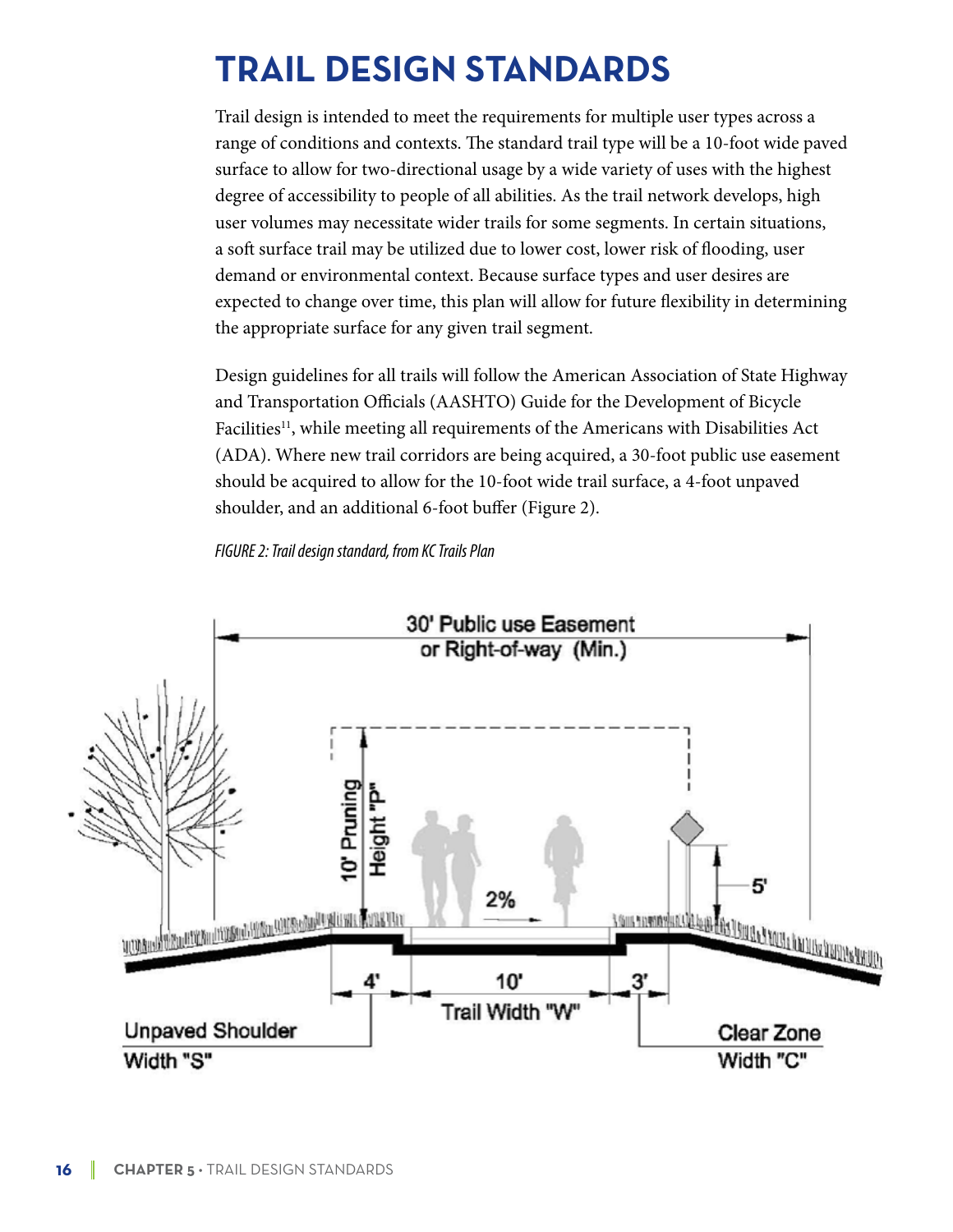#### **Trail/Street Crossings**

 Proposed trail routes were located to minimize street crossings, especially at major roadways. However, trails will intersect streets in many locations. Grade-separated crossings via underpasses or bridges are the preferred mode for major roadways. For secondary streets with low traffic volume, at-grade crossings will be utilized.

#### **Underpasses**

The trail system crosses several major roadways throughout the City, including Highway 291. To maximize user safety, underpasses will be utilized where appropriate to avoid traffic crossings. Trails will use existing box culvert or pipe underpasses by separating and elevating the trail surface above streambeds. The potential exists to develop shared underpasses with railroad corridors. These parallel paths would be separated from the railroad tracks by barriers or fencing to ensure user safety.

#### **Bridges**

Trails along streams and floodplains will require stream crossings at multiple locations. Steel bridges with 4-foot rails will be installed at these crossings. Designated trail lanes may be established on vehicular bridges to cross highways, railroads and major streams. Where trails cross major barriers, pedestrian trail bridges may be installed where other options are not available.

#### **At-grade Crossings**

Most trail intersections with roadways will use at-grade crossings that will be signed, marked and signalized as determined by engineering

studies. For secondary roadways with low traffic volume, crossings will be signed and marked. Crossings with roadways with multiple lanes, higher speeds, or higher volume may be enhanced with safety features such as flashing beacons, raised crosswalks, or median refuges. Signalized crossings may be required on multilane roadways or roadways with higher velocity traffic to further enhance user safety.

#### **Trailhead parking**

Trailhead parking areas will be established throughout the City to provide optimal access to the trails and greenways system. Parking areas will vary in size based on expected usage. Trailheads will be especially important in areas of town where parks are absent.

#### **Signage**

Trail construction will incorporate informational, safety, interpretive and directional signs to enhance the user experience. Trailside signage will be placed outside a 3-foot buffer from the edge of the trail (Figure 2). As the trail system grows, mileage markers will be established with pavement paint to allow trail users to determine distances and identify locations in case of emergency.

#### **Trail Amenities**

Trail development projects will include the installation of supplementary trail amenities as appropriate, including restrooms, benches, trashcans, drinking fountains, bike racks and lighting. These amenities will vary based on location, trail type, trail volume and other sitespecific considerations.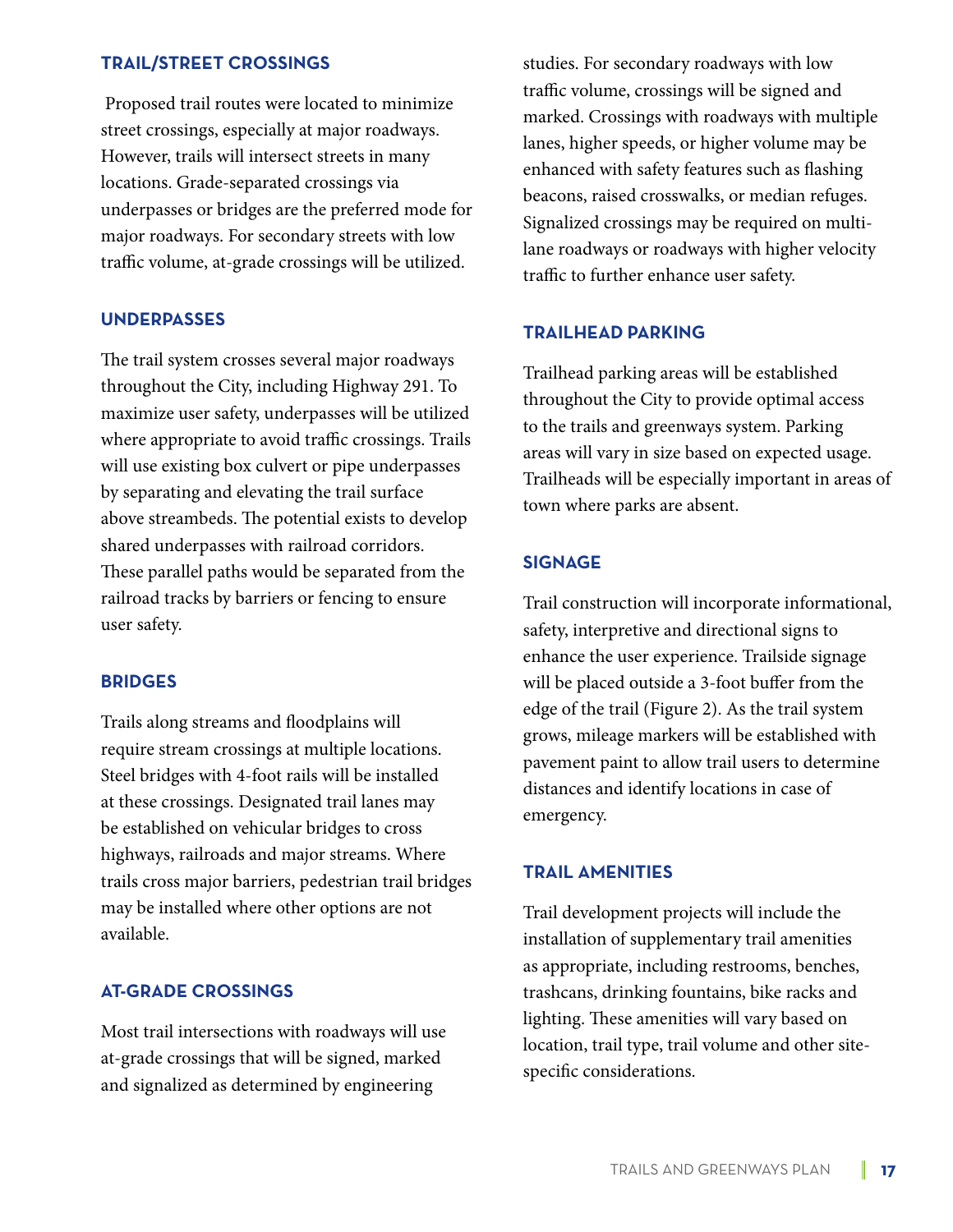**In a national survey, 90 percent of parents said they are willing to support efforts to provide more places to walk and bike to reduce obesity and encourage healthier lifestyles12.**

### **Trail Implementation**

#### **Trail Corridor Acquisition and Public Input**

The proposed trail routes represent opportunities to develop future trails as funding allows. While many trail routes occur on existing public land and rightof-ways, others occur on privately owned land. Trail development will only occur if these corridors are legally acquired from willing landowners.

#### **Funding Strategy**

The implementation of the citywide Trails and Greenways Plan will require new partnerships, funding sources, and construction mechanisms beyond those that currently exist. In the past, trail corridors have been acquired through parkland dedication requirements for new developments. The future acquisition of trails corridors will require the use of a range of new tools, including general CIP funding, payment in lieu of parkland dedication, Parks and Recreation Charitable Fund acquisition, conservation easements, long-term leases, floodplain preservation, and stream setbacks.

Trail construction will require cooperative partnerships with developers, as well as the expansion of funding sources which could include an additional ¼ cent Parks Sales Tax, new sources of state and federal funding, general CIP funding, payment in lieu of parkland dedication, Parks and Recreation Charitable Fund donations, Park Partners donations, crowdsourcing, and other means.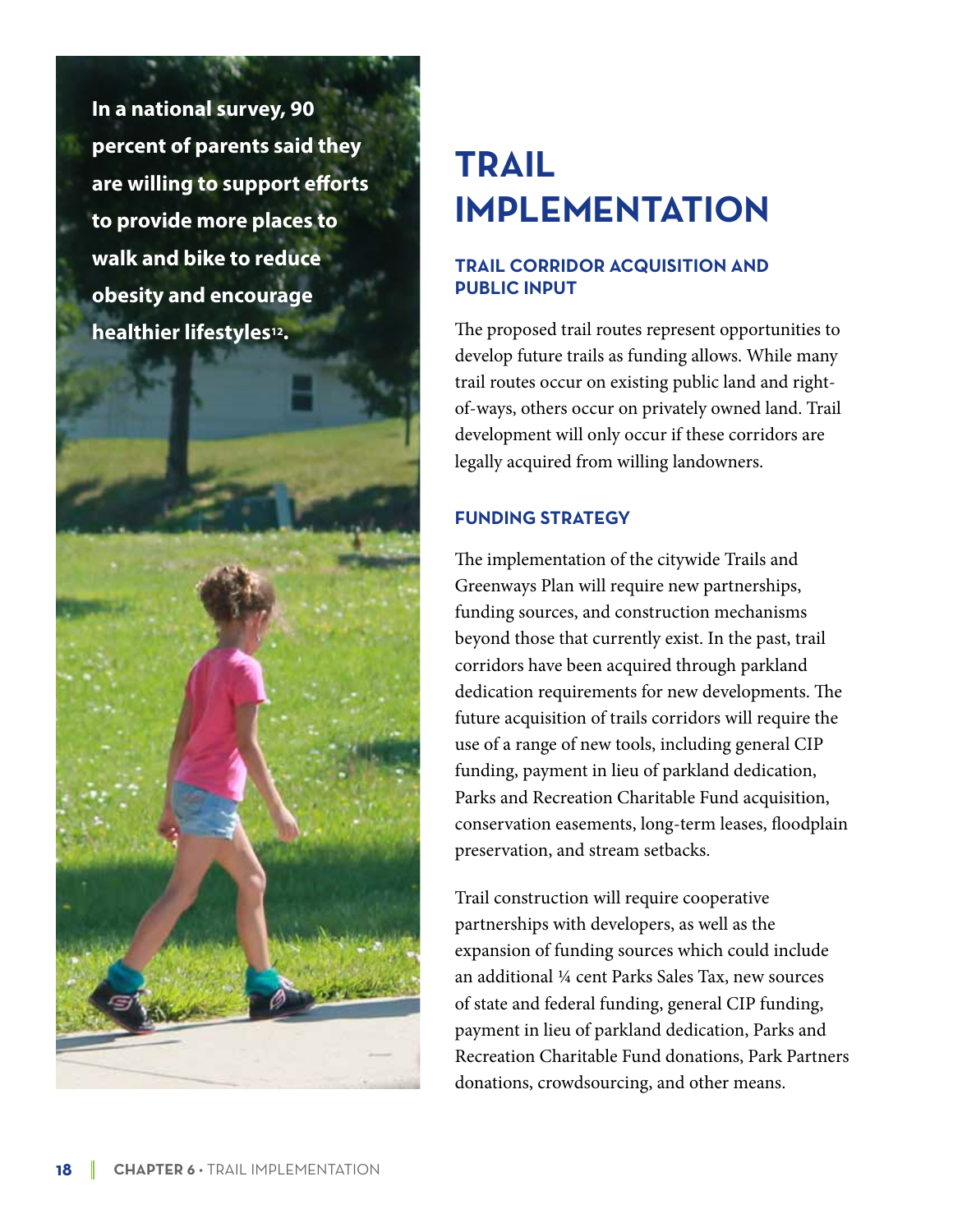#### **Project Prioritization**

The Trails and Greenways Plan includes more than 80 miles of trails, the construction of which will be completed over many years.

**Trail corridor and greenway acquisition will be accomplished as opportunities arise based on the following factors:**

- Proximity to existing trails and parkland.
- Opportunity to provide important corridor connectivity.
- Conservation values for natural habitat and wildlife.
- Overlapping benefits for stormwater management, source water protection or other city mandates.
- Parkland dedication with new development.
- Opportunity for land donation as parkland.

**Trail construction projects will be prioritized and implemented according to a number of considerations that include the following:**

- Trail corridor and greenway acquisition.
- Ability to extend an existing trail.
- Number of likely users.
- Opportunity to provide recreation opportunities.
- Potential to cross physical barriers.
- Opportunity to maximize user interaction with nature.
- Potential to enhance safety of nonmotorized transportation.
- Opportunity to capitalize on funding availability.
- Partnerships that may assist with implementation or management.
- • Connectivity to key destinations or surrounding cities.
- Opportunity to incorporate into city street, utility, or other project.
- Cost per trail mile.

#### **Trail Maintenance**

Liberty Parks and Recreation currently maintains all trails within parks, as well as more than three miles of streetside trails along Withers Road and South Liberty Parkway. In the short term, Parks and Recreation will be the lead agency in the maintenance of the trail system. As the trail system grows, additional entities may assume maintenance of some sections of trail.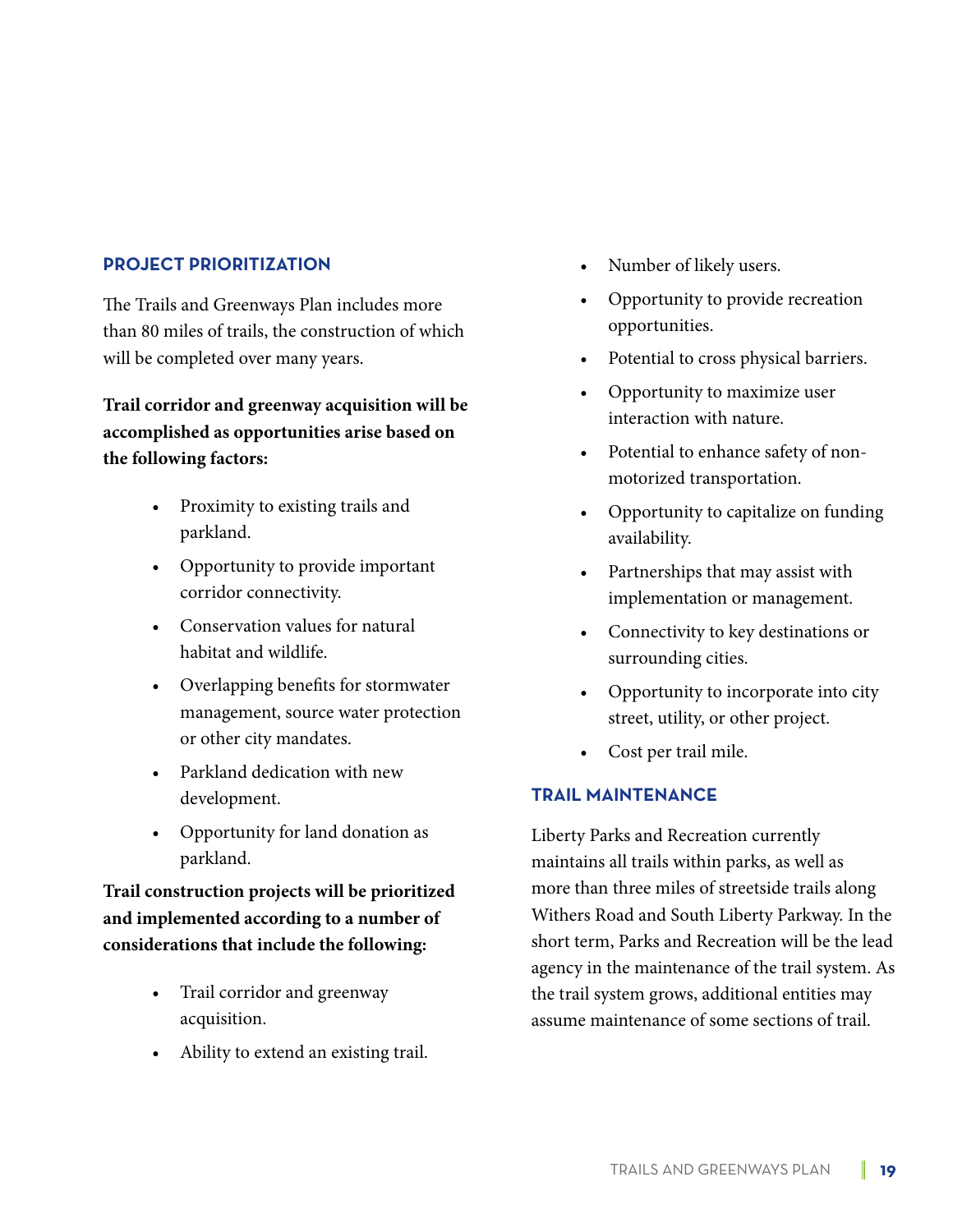## **References**

- <sup>1</sup> Liberty Parks and Open Space Master Plan. 2002. Patti Banks & Associates, Kansas City, MO. 47pp.
- <sup>2</sup> Parks and Recreation Citizen Survey, City of Liberty, Missouri. ETC Institute in Association with Patti Banks & Associates. Fall 2001.
- <sup>3</sup> National Association of Homebuilders and National Realtors Association, Home Buyer Survey on the Importance of Community Amenities. 2002.
- <sup>4</sup> Racca, D.P. and A. Dhanju. 2006. Property Value/Desirability Effects of Bike Paths Adjacent to Residential Areas. Project Report for Delaware Center for Transportation and Delaware Dept of Transportation. 24pp.
- <sup>5</sup> Trails KC Plan: a comprehensive citywide trail system for Kansas City, Missouri. Adopted November 20, 2008.
- <sup>6</sup> Metrogreen: a regional greenway initiative for Metropolitan Kansas City. 2001. Mid-America RegionalCouncil.
- <sup>7</sup> Northland Trails Vision Plan. 1999. Platte County, Missouri, Parks and Recreation Department, Clay County, Missouri, Economic Development Commission.
- <sup>8</sup> Liberty, Missouri Community Forest Conservation Assessment. Prepared for the City of Liberty. May, 2013. Plan-It Geo LLC.
- <sup>9</sup> Bowler, D. E., Buyung-Ali, L. M., Knight, T. M., & Pullin, A. S. (2010). A systematic review of evidence for the added benefits to health of exposure to natural environments. BMC Public Health, 10(1), 456.
- <sup>10</sup> Wells, N.M. 2000. At Home with Nature: Effects of "greenness" on children's cognitive functioning. Environment and Behavior (32), 6, pp 775-795.
- <sup>11</sup>American Association of State Highway and Transportation Officials (AASHTO) Guide for the Development of Bicycle Facilities, 4th Edition. 2012. 200pp.

<sup>12</sup> Kaiser Permanente Childhood Obesity Prevention Survey. 2013. Field Research Corp.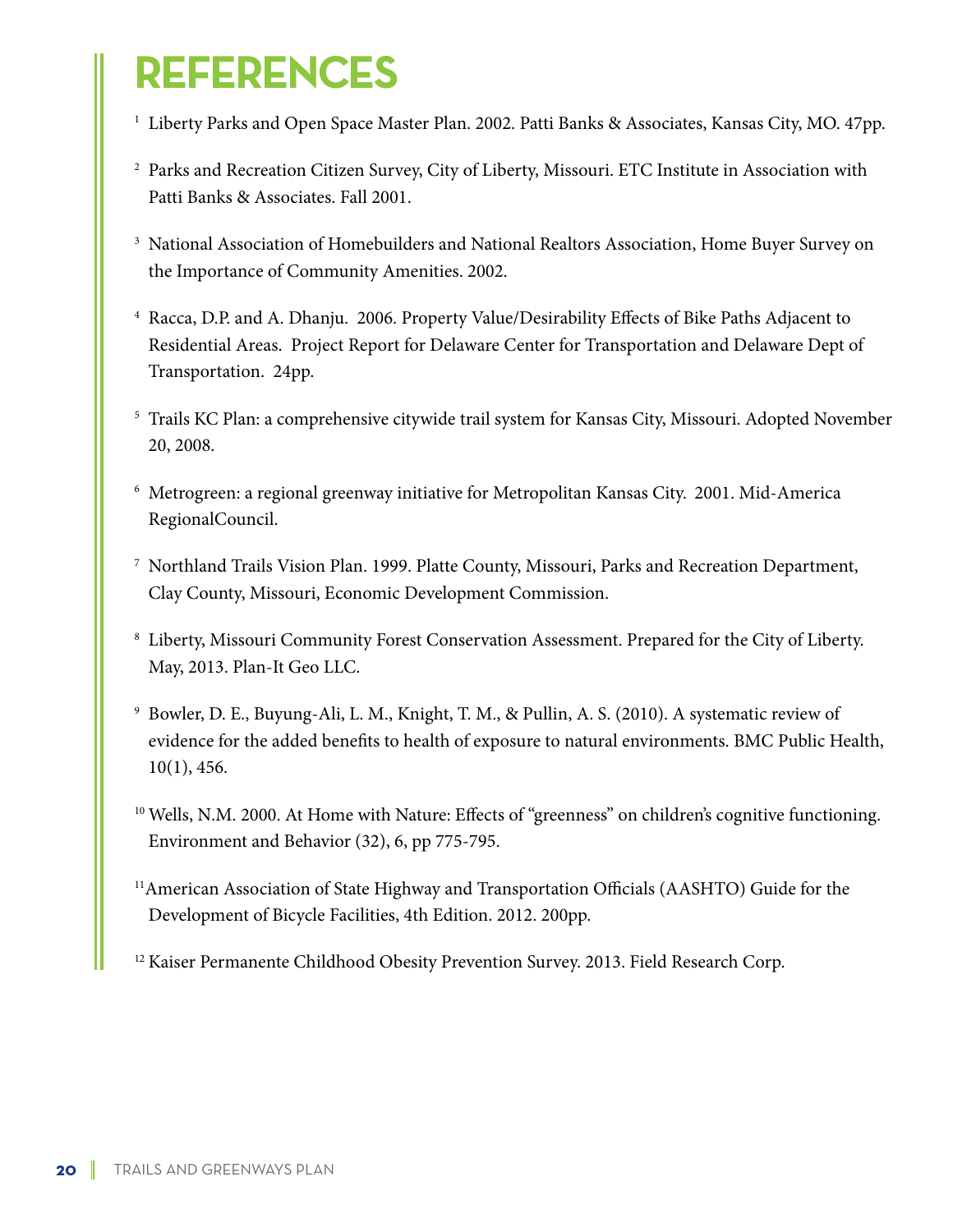### **Appendix A: Community Forest Values Map**

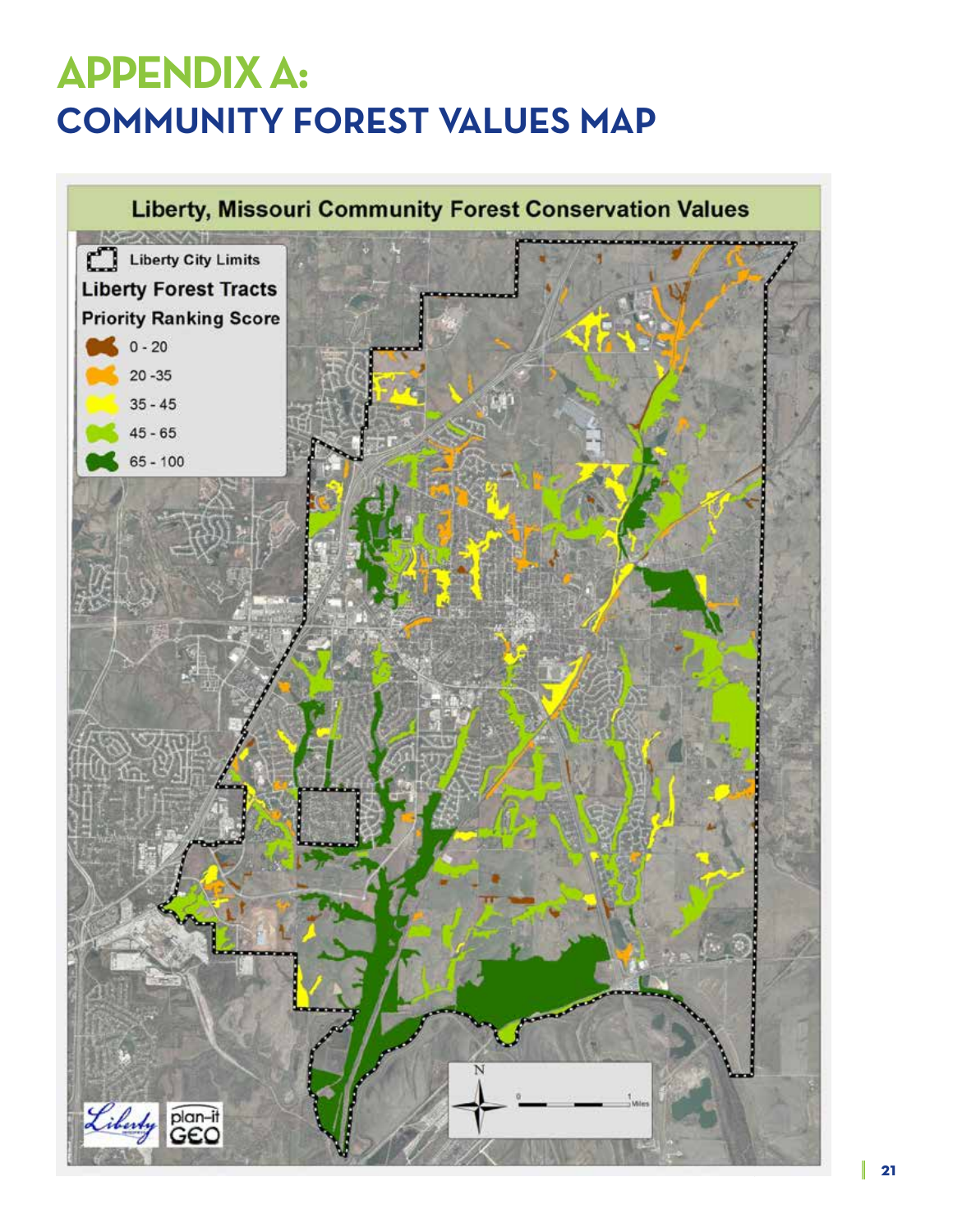### **Appendix b: survey results**

#### **Which trail route is most crucial?**



#### **Trail Use Frequency for Recreational Purposes**



**USE OF TRAILS** To get to shopping areas 10% For exercise 34% Commuting to work 6% To enjoy nature 31% To travel to parks 19%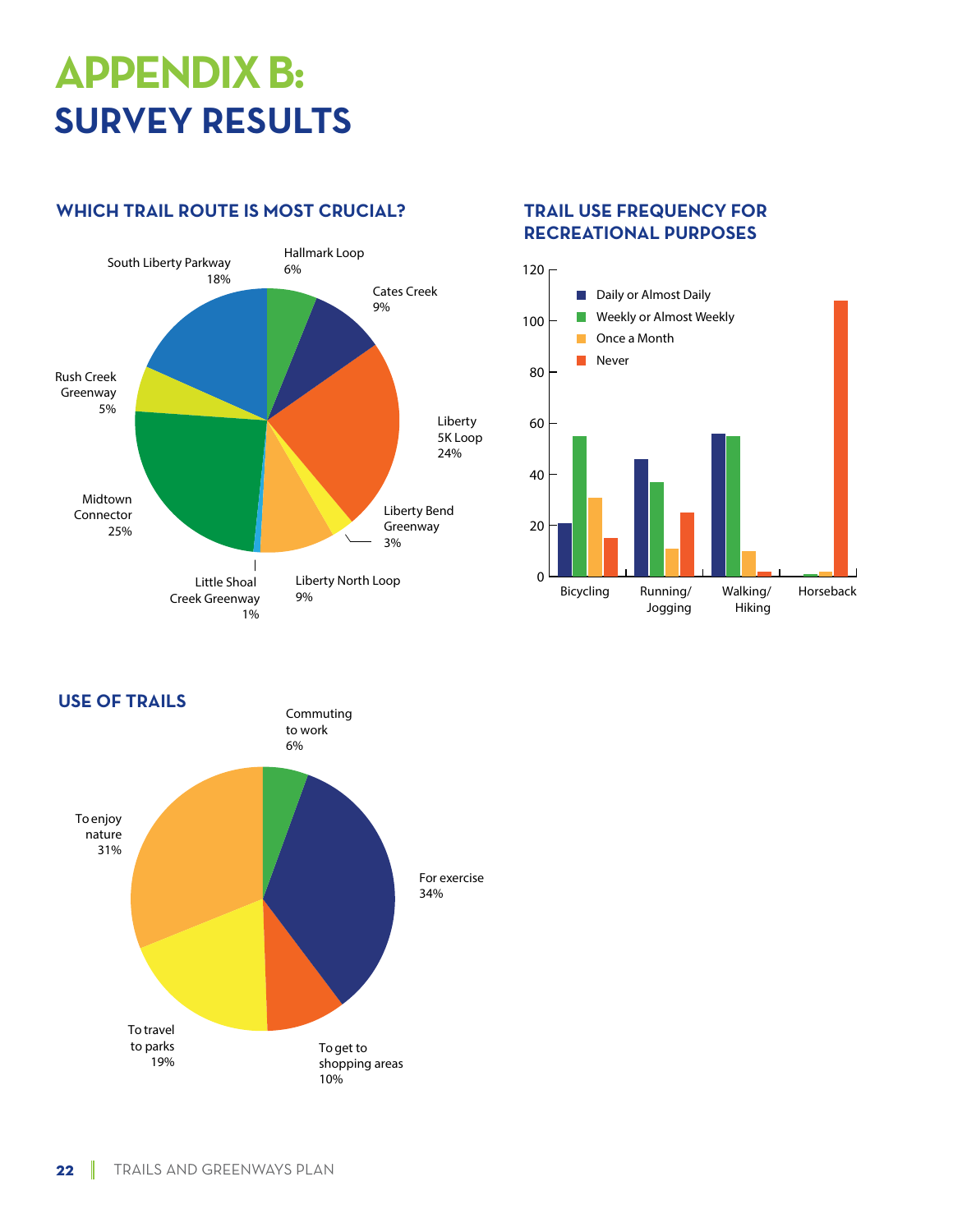#### **survey comments**

Survey participants were also given opportunity to provide additional comments on the development of a citywide trails network. The following is a list of all comments received.

"Marking these trails well is very important."

"When do we start?"

"Money should go to more important things. I would like to see another I-35 flyover connecting Northwyck to A Hwy for a direct route to Liberty North High School."

"I would use them much more often if they were closer to campus."

"I would love to see some more trails here in Liberty. Then I wouldn't have to drive to other locations in the KC metro area to access decent trail systems like I currently do."

"I think Glenn Hendren needs a bike trail for safety, especially since it's the route to Liberty Hospital."

"I appreciate the idea of using forested streams and natural routes for trails. The riparian corridors along these routes need some type of long term protection as greenways. This will help with stormwater and groundwater retention as well."

"I am so happy this is a work in progress! Our community needs a better trail system to improve our ability to enhance active lifestyles and health. My family uses the Canterbury trails almost daily. It would be great to extend it further. I would love to see it connected to other trails being planned. Also, I think Canterbury could nicely accommodate 2-3 small soccer fields for practices much closer to home than other facilities."

"When improving the trails, it is important to take into account the drainage of homeowners' land. There is a MAJOR drainage issue with a few of the owners back yards along the trail parallel to Park Ln. Thank you."

"I love the idea! Can't wait!"

"I am excited about this project!"

"The trails are a great idea. We would use them often. Thank you for putting together a plan."

"I'm so glad to see this is becoming a priority. Liberty has severely lagged behind its counterparts in the trail department and limited sidewalks (along 291 to get to the grocery store) make it hard for pedestrians to get around. Thank you for your consideration!"

"My family and I are thrilled that Liberty is planning more trails."

"The trail along Withersfield subdivision needs to be developed on the second tier down along the creek not right behind property lines. Plenty of room there and much more scenic."

"Please try to keep the nature trails, i.e. Stocksdale Park bike trails, as natural as possible."

"As a new resident of Liberty, I am excited that the City is considering ways to expand the trails available for exercise and enjoying nature."

"Trails are awesome, I support all the City's efforts to install more. The City of Liberty needs more sidewalks. Additional sidewalks allow more connections to existing and proposed trails. Two examples of recent/upcoming projects where the City failed to take the opportunity to get more sidewalks: 1) Family Tree redevelopment (no sidewalk along Daines); and 2) Liberty Drive redevelopment between 291 and downtown (no sidewalk planned for south side of road in the area of Ridgeview Elementary School). If the wastewater treatment plant bond issue passes, I hope installation/redevelopment of sidewalks is included."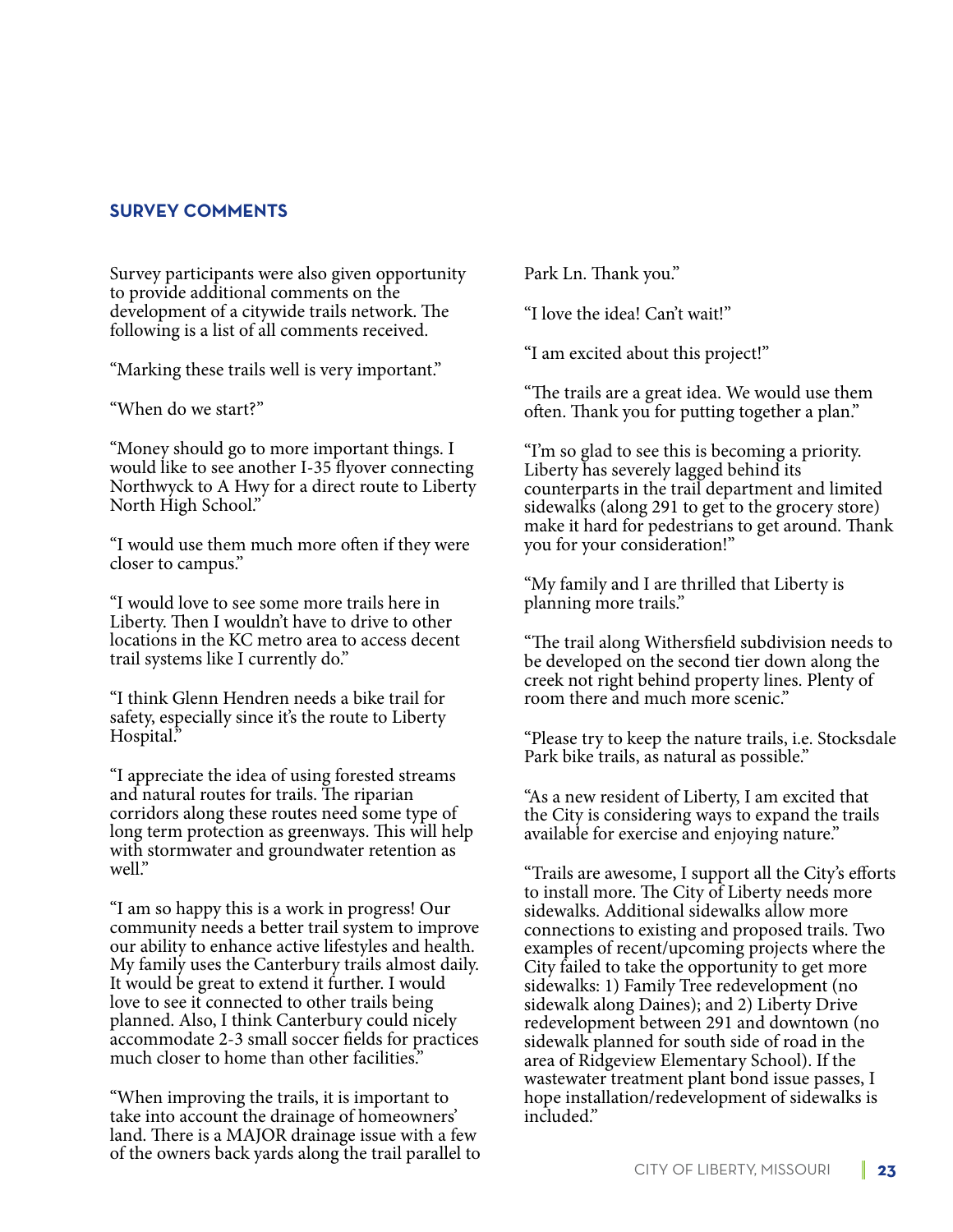"Trails are needed in a great community for the health & wellness of our kids & citizens. Thank you."

"I would love to have a safe way for kids from Liberty High School to cross Kansas Street to get to the other side where so many businesses are located. I know that's asking a lot, but there just seems to be so much danger and so many accidents associated with Blue Jay Drive and Kansas Street. Thanks!"

"I think expanding the trail systems of Liberty is an excellent idea, not just for those of us that exercise but the commuters as well. I would really enjoy riding my bike to work but more than half of the distance is without sidewalks or trails (either route I travel) and it's dark when I go to work which makes it very dangerous. I appreciate the work Liberty has done with the trails it has but really hope this expansion goes through."

 "I would like to bike safely from west to east, crossing 291 to go to the Liberty Square. No safe way exists currently."

"I would love to see a trail that connects Claywoods to the community center."

"In general, I am excited about this project. I lived in Fort Collins for two years and their isn't much that I miss from there that Liberty can't offer, except for their trail system. It is wonderful and I miss it quite a bit. I used them for pushing my baby in his stroller."

"Having trail segments that surround the city with a few connector trails through the middle of town to start would be ideal. This would make getting to all parts of the city more feasible over just focusing on trail segments in certain parts of the city. Then as funding becomes available add more connector trails within the core of the city to make smaller loops."

"Can't wait to see it come to fruition!! It's going to make Liberty that much more beautiful!!"

"A trail from William Jewell area towards Liberty Hills Country Club area."

"Would love to see painted markers for mileage, and also more signs about not littering or dumping."

"My family and I are very exited about this. We use the Westboro greenway all of the time, and would love to have the trail expanded."

"Especially along South Liberty Parkway, and maybe other trails, it would be nice to have a place (trash containers w/ bags) where people could help pick up trash thrown out by motorists."

"Great idea and hope to see it happen!"

"More trails would be a significant improvement to the appeal of Liberty as a destination. It's also a much better use of our city's land instead of allowing more industrial or retail property. We are over built. I miss the Liberty of the past. Bring back the small town neighborly feel and appearance. Keep our air clean."

"Offer more chances to get healthy."

"Stocksdale rules. We need more of it."

"Though we prefer rustic trails, we do have safety concerns for some outlying, little used areas. For example when we walk in Walnut Woods Conservation Area, if danger arises there is no way out except by a long circuitous trail with little likelihood of summoning help. The shortest way to an exit is not always clear. Trail markers are far and few between and not always readily understood. Maps take some study and quite frequently are not available. Bottom Line: Safety should be a priority. In accordance with the safety protocol, dogs should be required to be on a leash on all trails."

"The trail that starts off broad more lane along park lane needs a connecting sidewalk from the Westboro neighborhood so people and their children don't have to walk into the street to get to the sidewalk that leads to the trail."

"Thanks so much for bringing more trails to Liberty."

"I would love to see a trail that connects Withersfield subdivision to the Community Center!!!"

"A trail that connects Woodneath Farms to east side of Hwy 35 near Ferrellgas."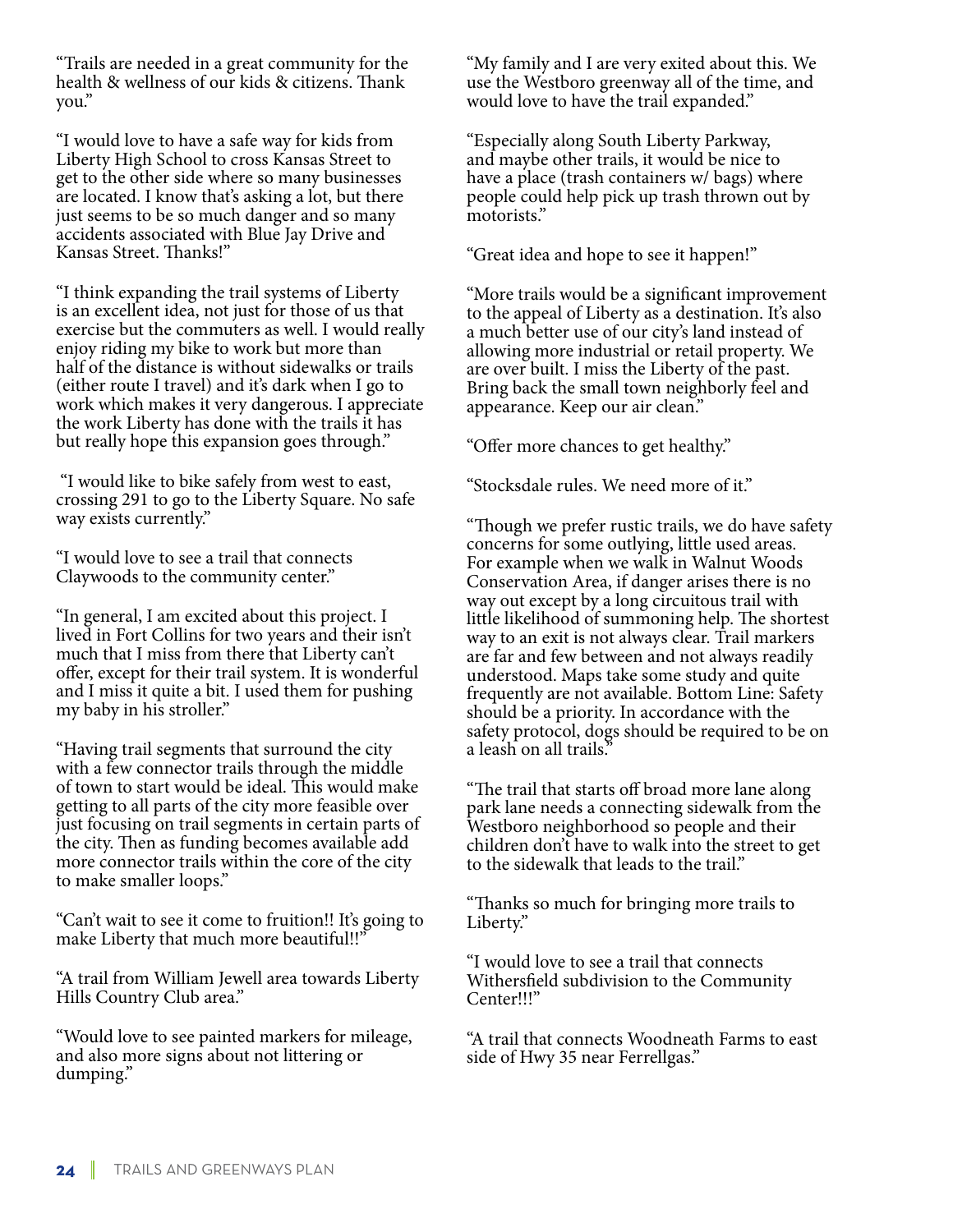"I think trails are important and Glad we are doing them. If there is any option to further the trails at Stocksdale that would also be wonderful. We use them for Mountain Biking!"

"The city has many areas that need to be repaired or replaced before wasting more money on trails. Fix infrastructure, not trails."

 "I would like to see the trails provide a safe way for cyclists to travel through Liberty to schools, work, and to shop. I would also like to see long trails that would allow the local cross country and track teams places to run without being on the roads. Furthermore, I would like to see a joint effort with Kearney to convert the existing railroad that connects the two cities via a packed gravel trail similar to the Katy Trail. It would be wise to form a group that could volunteer to help maintain the trails as well."

"Additional mountain bike trails at Stocksdale."

"I would like to see more primitive trails in Liberty. One of the things I like about Liberty is the amount of parks, trees and farmland in and through the city and I don't want to see that disrupted."

"Completing the parkway loop from Bent Oaks subdivision to Wiltshire Blvd would be nice. I'm looking forward to the connector on the Flintlock Flyover to the existing trails along Shoal Creek Parkway and beyond. Being able to cross 291 from the south side to the east and north sides would be fantastic. I almost feel like 291 separates us into 2 cities. Good luck! I'm excited about more trails in the city."

"I think this project is VERY exciting. I would love to see more primitive trails. Perhaps a more direct route from Liberty Corners to downtown would encourage walking instead of driving."

"I live off of the Square and would like to see a trail going down Glenn Hendren and up 33 Highway back to the Square."

"On a recent visit to San Diego I was blown away by the number of bike lanes and trails. I grew up in area that had no sidewalks or trails. They

have since added both and I am amazed at the number of people who use them now. Trails and sidewalks are a key reason I moved to Liberty in the 90s and I was disappointed when the initiative fizzled in the 00s."

"I would LOVE to see interconnected trails all across the city."

"I hope that the city will be able to develop connecting trails to existing greenways."

"The use of trails should be promoted once in place because once people use them they have a tendency to use them again."

"Asphalt or concrete trails would be ideal for the trail system. People could walk or ride bikes after it rains and not get muddy. This type of trail system would last longer if it was concrete though. I have walked many of the existing trails in Liberty and have observed that the concrete trail in Canterbury that connects to Liberty Drive has stood up well over the asphalt ones, which need repair or replacement."

"There is a big disconnect between the East side of Liberty (S 291 Highway to Ruth Ewing Road) and the West side. It seems development would be enhanced if there was at least a walking trail (if not also a street) that connects from the trail along 291 to Manor Hill and the Library without having to follow 291 all the way. What about a connection behind Creekwood? I'm thrilled that this project is underway, more trails are long overdue. Thank you!"

"Priority should go to the longest, most uninterrupted trail that can be built in Liberty regardless of location as that can help to make Liberty a recreation destination. All else being equal, I'd prefer something in South Liberty."

"I'm glad work is being done to improve trails in the Liberty area. We definitely need these!"

"Thank you! We need more running trails!"